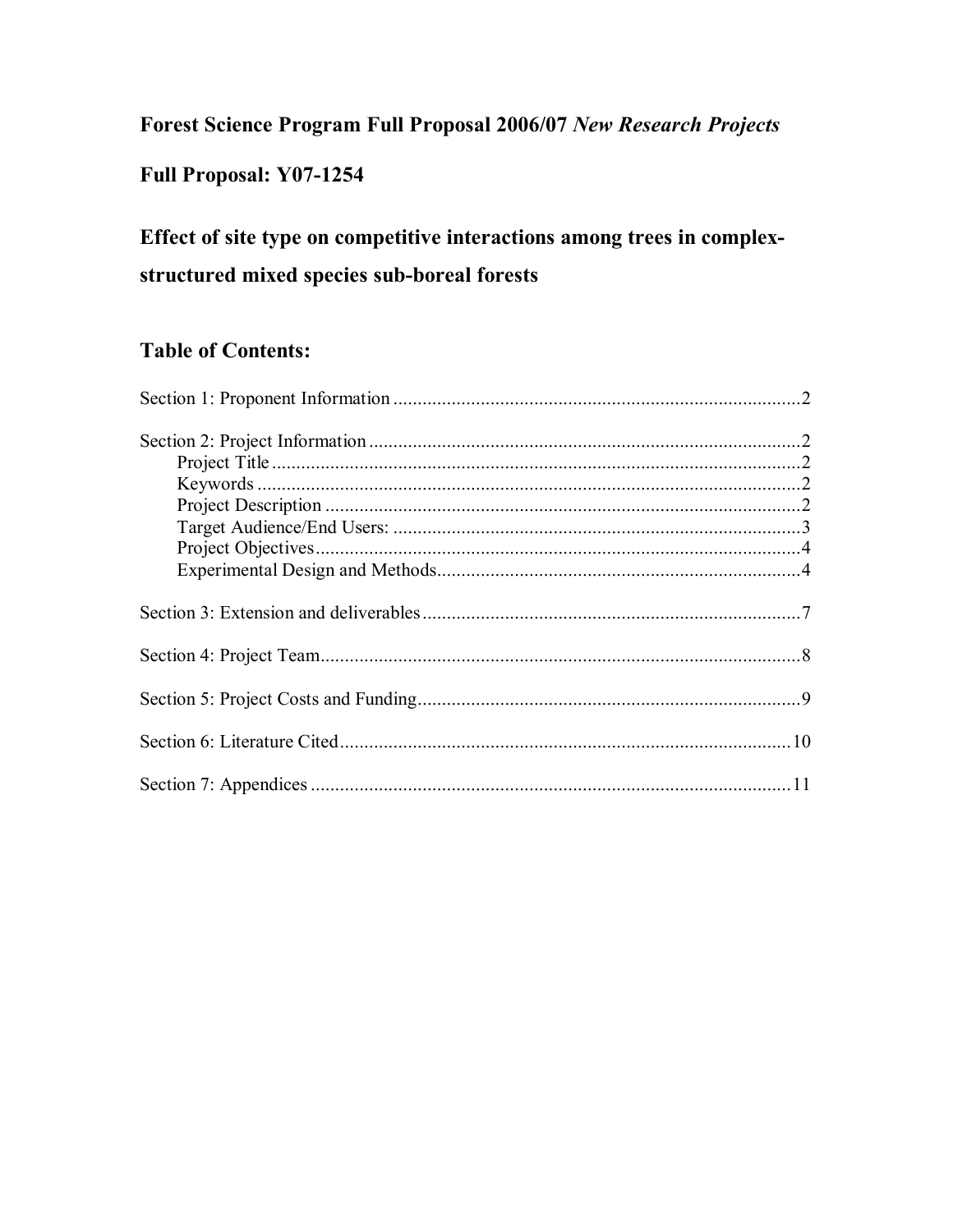# **Section 1: Proponent Information**

**Proponent Name:** Dr. K. David Coates **Proponent Organization:** Bulkley Valley Centre for Natural Resources Research and Management **Mailing Address:** Box 4274, Smithers B.C. V0J 2N0 **E-Mail Address:** dave.coates@gov.bc.ca **Telephone Number:** 250 847-6386 **Fax Number: 250 847-6353** 

# **Section 2: Project Information**

**Project Title: Effect of site type on competitive interactions among trees in complex-structured mixed species sub-boreal forests.** 

# **Keywords**

Crowding, shading, competition, resource gradients, moisture, nutrients, tree growth.

# **Project Description**

In many parts of the world forest management is evolving rapidly, moving from an agricultural model that emphasized simple stand structures toward more complex stand structures based on natural disturbance or ecosystem models. Variable structure is desirable within stands after silvicultural manipulation in order to meet a host of forest management objectives.

Traditional even-aged forest management has relied on the concept of site index to characterize productivity for single-species stands. Site index trees are dominant or codominant individuals that are considered free growing and hence represent site conditions. Site index is a critical component of growth and yield models used to project stand growth, however, it merely represents a retrospective estimate of site productivity for a single species grown in open conditions. Consequently, site index can fail to predict productivity in mixed-species and structurally complex stands. Site index provides little insight into how the competitive interactions among tree species may be affected across resource gradients (or site types) found in forested landscapes.

Understanding the nature of competitive interactions among forest trees is central to our understanding of forest community organization and dynamics. This knowledge is also critical to the development of sustainable management of forest ecosystems, particularly in complex structured mixed-species stands. An open and unresolved question is how interspecific competitive interactions (and hence expected growth rates) of different tree species vary across site types in complex stands. The competitive effects and the interactions of different species are likely non-additive. It is important to understand how the relative strength of competitive interactions among tree species varies across resource gradients. For example, it is well known that trembling aspen (*Populus tremuloides*) can out-compete lodgepole pine *(Pinus contorta var. latifolia)* on moister ecosystems in the interior of British Columbia, however, on drier site types pine may be an equal or superior competitor (Haeussler et al. 1990). How do these competitive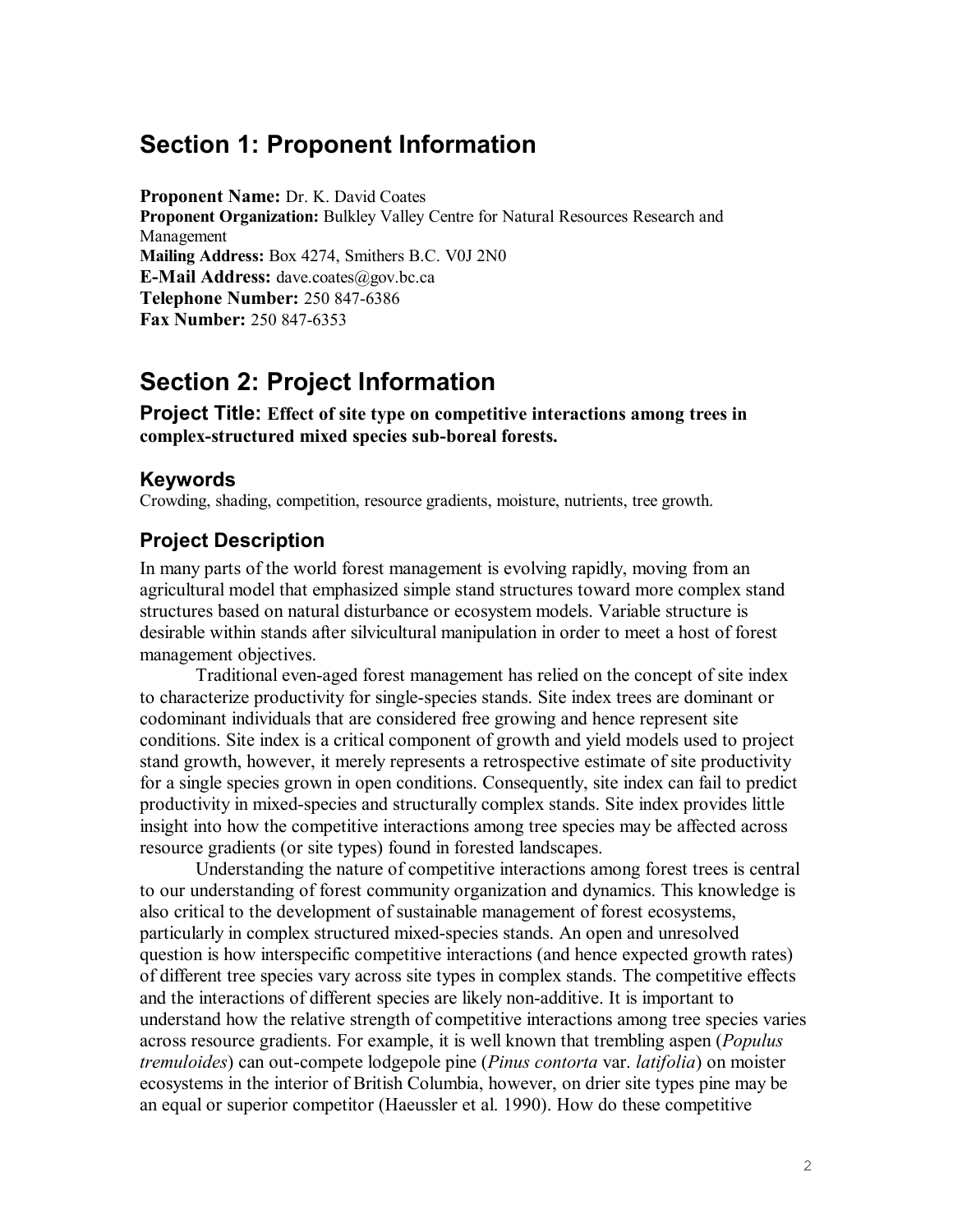interactions affect growth rates in mixed-species stands? If we are going to manage complex stands, then we must understand how differing environmental conditions affect competitive interactions among tree species, and how this in turn affects growth rates of individual trees.

There have been two substantial impediments to understanding competitive interactions in complex stands. First, competition among trees is a spatially-explicit neighbourhood dynamic and its quantification requires establishment of expensive stem mapped plots. Existing plots are usually small (e.g., permanent sample plots) and/or on uniform site conditions (e.g., Canham et al*.* 2004 only mapped mesic sites). Additionally, in mixed-species complex stands, the number of possible combinations (species, tree sizes, and spatial distribution) of individual tree neighbourhoods is substantial requiring large sample sizes to tease apart competitive interactions (Coates et al. (in prep). Once you include site variability the number of combinations increases rapidly. Consequently, a study of individual tree growth and competition in heterogeneous environments requires a large sample size from large stem-mapped areas. Second, studies of forest ecosystem processes have traditionally used plot data that averages across variation in local neighbourhood composition and structure. With such an approach, it is very difficult to predict changes in ecosystem processes as stand composition changes. We need novel approaches that account for changing conditions and heterogeneous environments.

We propose to resolve these two problems by: (1) applying new remote sensing technology that allows economic creation of large stemmap areas across natural resource gradients, and (2) applying statistical techniques that allow for spatially-explicit analysis of individual-tree based competitive interactions among tree species across resource gradients. These statistical techniques allow tight linkage between field data and the parameterization of stand-level forest dynamics models (e.g., SORTIE-ND). Models can then be used to predict natural stand development, residual tree responses after natural disturbances such as the Mountain Pine Beetle in central BC, or responses after silvicultural interventions.

# **Target Audience/End Users:**

We will be developing new remote sensing and statistical approaches that will be of considerable interest to the research community. Initially, through publication of our research, the primary beneficiary from this project will be the research community. The growth functions we develop will be incorporated into decision support tools and communicated through workshops to forest professionals with an interest in the northern interior. This will help managers make better decisions in the management of complex structured stands. This project will provide (1) a new remote sensing technology that allows economic creation of large stemmapped areas across natural resource gradients,  $(2)$  insight into how individual-tree competitive interactions among trees species change across resource gradients, and (3) robust growth functions that can be incorporated into individual tree models.

The outcomes of this project can be utilized in at least four ways:

(1) Given their large size, the stemmapped areas resulting from this project will be unique in British Columbia. The stem-mapped areas will be available for other research that is concerned with spatially-explicit processes.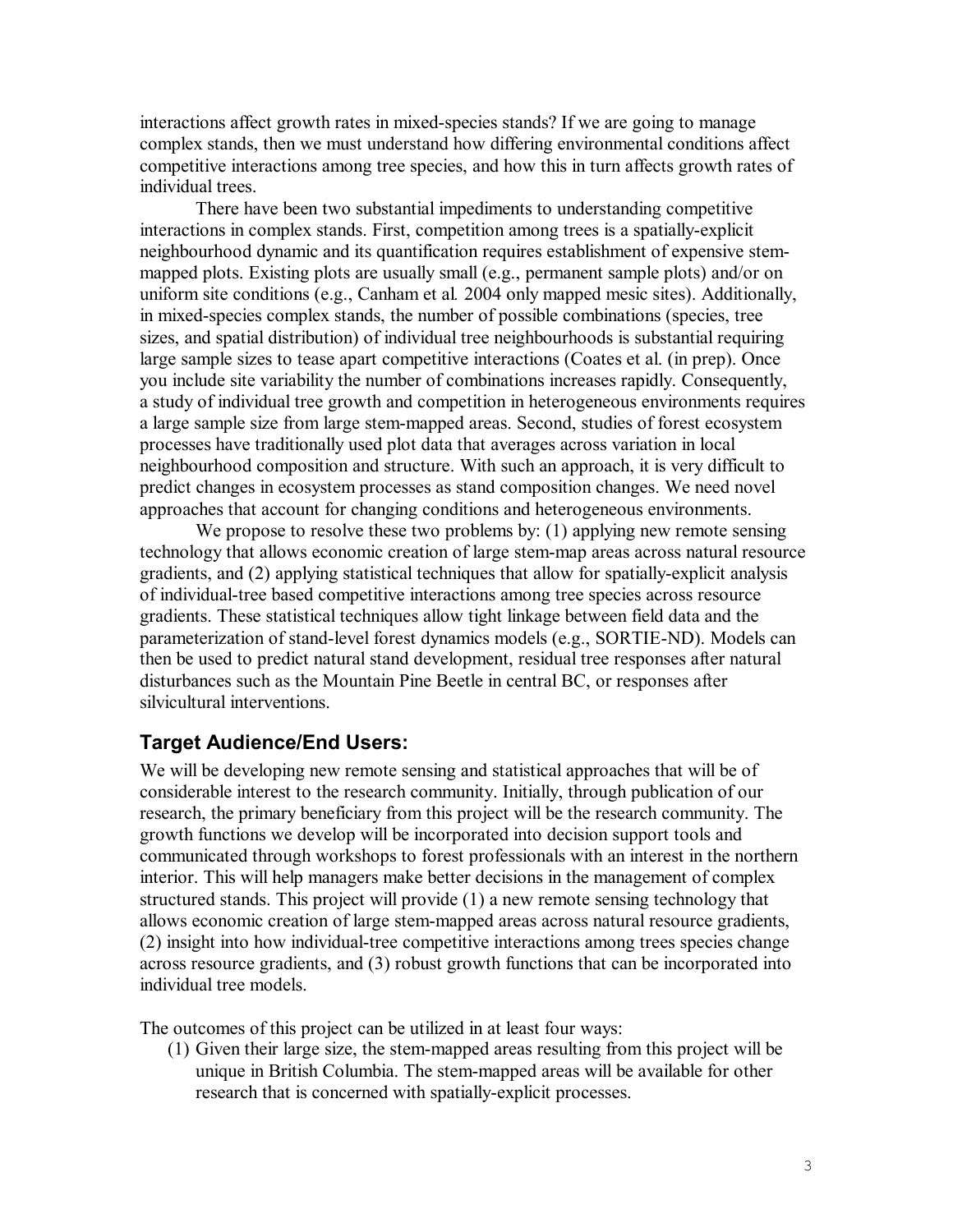- (2) The developed methodology for economic stemmapping can be utilized by other researches for further creation of large stem-mapped plots.
- (3) This project will provide insight into how individual-tree competitive interactions among trees species change across resource gradients. This type of basic scientific knowledge is fundamental to furthering both forest science and forest management in British Columbia and globally.
- (4) The results from this project will be utilized to further develop spatially-explicit growth models for mixed-species stands. More specifically, the results will be incorporated into SORTIE-ND. Additionally, the results can be utilized to guide the development of other spatially-explicit individual tree models that are utilized to model complex mixed-species stands.

# **Project Objectives**

# *Long Term Objectives:*

- (1) To further our ecological understanding of competitive interactions among trees species in complex stands, and how these interactions vary across resource gradients or site types.
- (2) To develop robust cost effective methods to parameterize individual-tree growth models for use in British Columbia and elsewhere
- (3) To make SORTIE-ND available for a larger range of site types in British Columbia.

# *Current Year Objectives:*

- $(1)$  To select suitable sites in the sub-boreal spruce zone that will provide a range of competitive neighbourhoods and variability in site quality. To acquire a number of high spatial resolution remote sensing imagery on which individual tree crowns and gaps are clearly visible.
- (2) To test the effectiveness of image processing routines to extract crown size, and location from the imagery to be used in the production of stem-maps in large sample plots.
- (3) To develop alternate empirical mathematical functions that may best explain competitive interactions among trees species across resource gradients.
- (4) To start compiling the sample tree and competitive neighbourhood data in remote sensed plots.

# **Experimental Design and Methods**

# *Introduction*

The challenges of managing and maintaining structurally complex stands require a shift in emphasis away from non-spatial models that emphasize plot-level prediction, to more mechanistic, spatially-explicit models that can incorporate the consequences of changing physical and competitive environments, and dynamic spatial structure within stands.

We propose to: (1) apply new remote sensing technology that allows economic creation of large stemmapped areas across natural resource gradients, and (2) applying statistical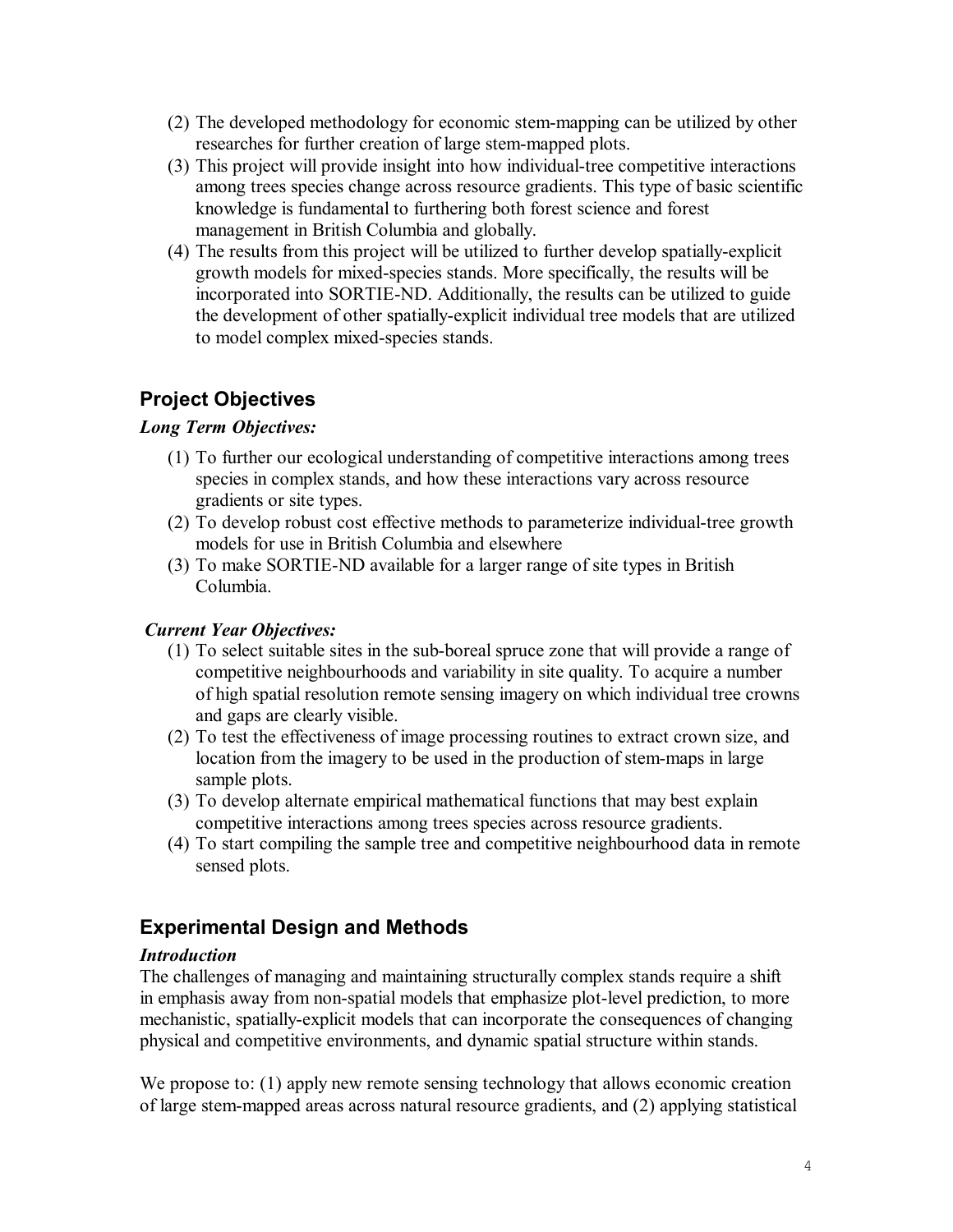techniques that allow for spatially-explicit analysis of individual-tree based competitive interactions among trees species across resource gradients.

#### *Research sites*

The research will be conducted within mixed species stands of the Sub-Boreal Spruce (SBS) zone around Smithers, BC. The major trees species of this area are lodgepole pine (*Pinus contorta* var. *latifolia*), interior spruce (hybrid of *Picea glauca* and *P. engelmannii*), subalpine fir (*Abies lasiocarpa*) and trembling aspen (*Populus tremuloides*). Minor species include paper birch (*Betula papyrifera*) and black cottonwood (*Populus balsamifera* ssp. *trichocarpa*). We will sample across a range of stand ages and disturbance histories to obtain a dataset that allows analysis of all the dominant tree species in our study area. To perform the proposed analysis, it is essential to obtain a large sample of trees that exhibits both variability in tree neighbourhoods and site quality. Thus, the ideal research sites (stands) will exhibit variability in both site quality and tree neighbourhoods. If an insufficient number of such stands are available, a larger number of smaller stands with variability in tree neighbourhoods but uniform site conditions will be utilized. The critical issue is to get sufficient variability in site quality and tree neighbourhoods to test for alternate competitive effects across resource gradients. Dependent on the actual site-types and site-sizes available, stem-mapping will be performed on 15 25 stands ranging between 5 and 15 ha in size. Each of the selected sample stands will be further mapped to site series using the BC biogeoclimatic classification system (Banner et al. 1993). This will provide a qualitative description of moisture and nutrient availability throughout each sample stand.

## *Stem-mapping with a remote sensing technique*

We will use a new generation, airborne, digital camera to acquire the high spatial resolution digital imagery at each sample stand. Individual image frames covering 400 x 400 m can be acquired with a pixel size less than 20 cm, in four spectral wavelengths (usually wavelengths corresponding to Landsat, such as blue, green, red and the near infrared region of the electromagnetic spectrum). Using a number of established ground control locations (specially positioned markers, road intersections and other features) and an existing camera model, the imagery will be corrected to minimize the major geometric and radiometric distortions and a composite ortho-photo derived for each sample stand. To facilitate faster navigation within the stem-mapped areas, a grid of white 1 by 1 meter plastic markers will be positioned in each stand at the time of image acquisition. These makers will be visible on the digital imagery and be mapped on the resulting stem-maps. The location of these markers will be established by a professional survey crew.

Each ortho-photo will then be digitally analyzed with image processing software, including software specifically designed to extract individual tree crown locations, to derive a map of individual tree locations. This software assumes tops of trees appear brightest, being directly illuminated by the sun, while the gaps between trees are darker due primarily to directional reflectance and shading from adjacent crowns. The spectral maxima (peaks) and minima (valleys) are the primary image features used for the identification of crowns, being indicative of crown centroids and boundaries respectively. Using statistics derived from the imagery itself for the associated scene elements (such as exposed soil and understorey vegetation) the algorithms distinguish between vegetation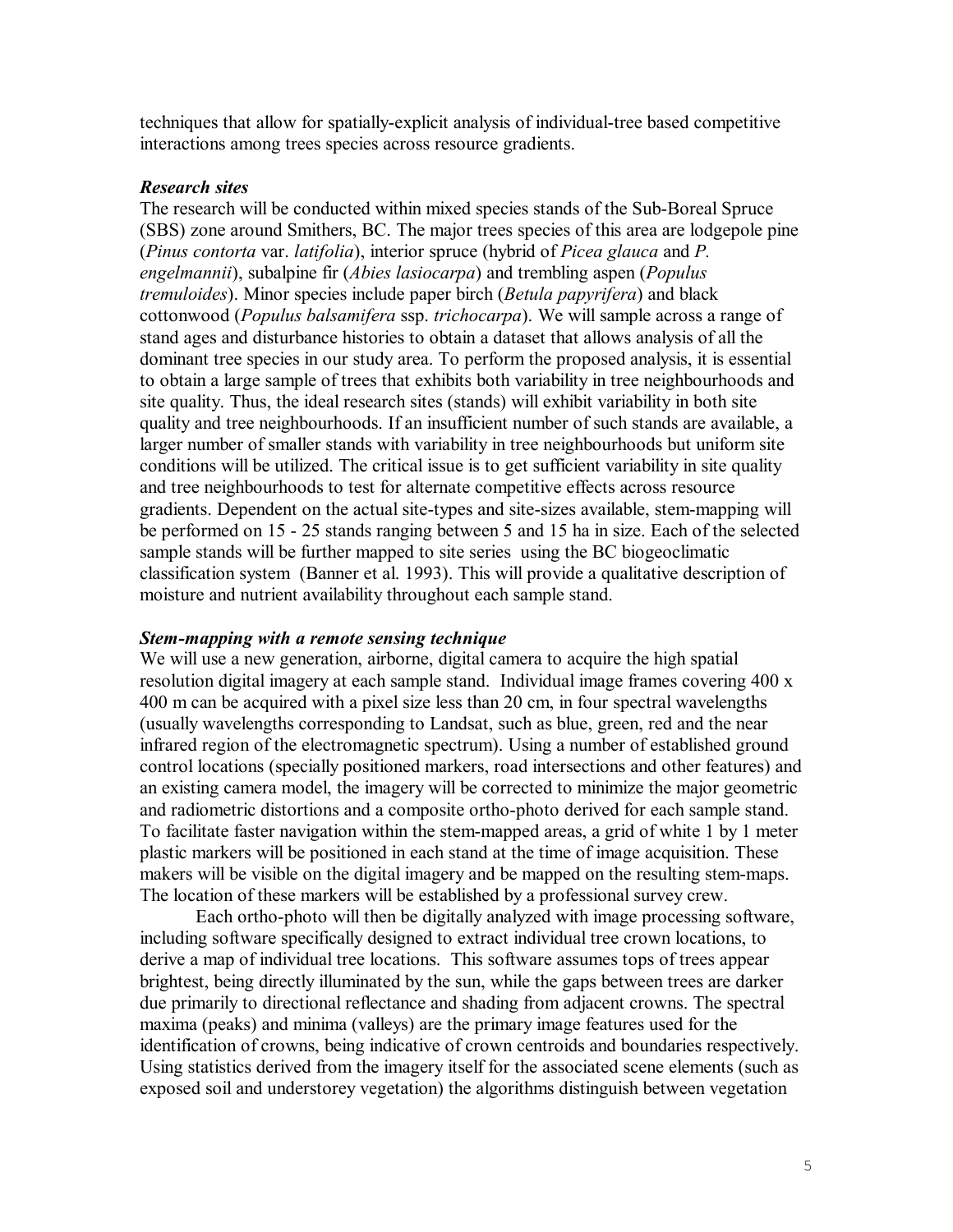and non-vegetation pixels using interactive thresholds, based on the near infrared region of the spectrum. Once the spectral maxima and the crown boundaries have been identified each crown is then delineated individually. Output statistics are generated for each of the tree crowns identified, including mean reflectance and variance within each defined crown, and spatial characteristics such as area, boundary irregularity and distance to neighbouring crowns (Coops *et al.* 1998; Culvenor 2002).

At least one photographed area will include a site where a previous 0.5 to 1.0 ha professional surveyed stemmapped plot has been established. This will allow a test of the software that extracts individual tree crown locations. This test will be conducted first to ensure confidence in the remote sensing stem-mapping procedure.

#### *Sampling of individual trees within the stemmapped areas*

We will aim for a sample of approximately 600 trees/species across a broad range of stand conditions and resource availability. To obtain a balanced sample across competitive neighbourhoods and site quality, the sampling will be performed as stratified random sampling. For each sampled tree, we will measure diameter at 1.3 m (DBH) and take an increment core at DBH to determine past radial growth rates. Additionally, the DBH and species of all trees within a specified radius of the sample tree will be recorded.

#### *Analysis*

The analysis of our neighbourhood data will closely follow the spatially-explicit analyses outlined in Canham et al. (2004). We will use functional forms that can be implemented efficiently in simulation models like SORTIE-ND (Coates et al. 2003). Some of the previous empirical studies of tree competition have used much more elaborate and elegant functions than described in Canham et al. (2004) to characterize the potential effects of the spatial configuration of neighbours (e.g. Foli et al. 2003), but those functions would incur unacceptable computational overhead in a long-term simulation model like SORTIE-ND. The observed radial growth (mm/yr) of a sample tree is analyzed as a function of (1) the potential growth of a hypothetical "free growing" tree, (2) the size of the tree, and the degree of (3) shading and (4) crowding of trees by neighbours. The crowding effect is represented with the Neighbourhood Crowding Index (NCI). This index includes size and species related parameters that are estimated directly from the data. Thus, the negative effect of crowding on growth of an individual tree will depend on the size and species of its immediate neighbourhood. The degree of shading is the fraction of full light available for an individual tree and is calculated with a spatially explicit analysis developed by Canham et al*.* 2004. In the analysis of Canham et al*.* (2004) the effects of crowding and shading was represented by an additive model [1]. Recent research (Canham et al. *in press*; Astrup and Coates *in review*; Coates et al. *in prep*) have shown that these effects likely are better represented by a multiplicative model [2].

[1] Radial increment = Potential increment – Crowding effect – Shading effect [2] Radial increment = Potential increment  $\times$  Crowding effect  $\times$  Shading effect

In this study, we will investigate both the additive and multiplicative version of this analysis. Additionally, we will develop and test a set of different functional forms to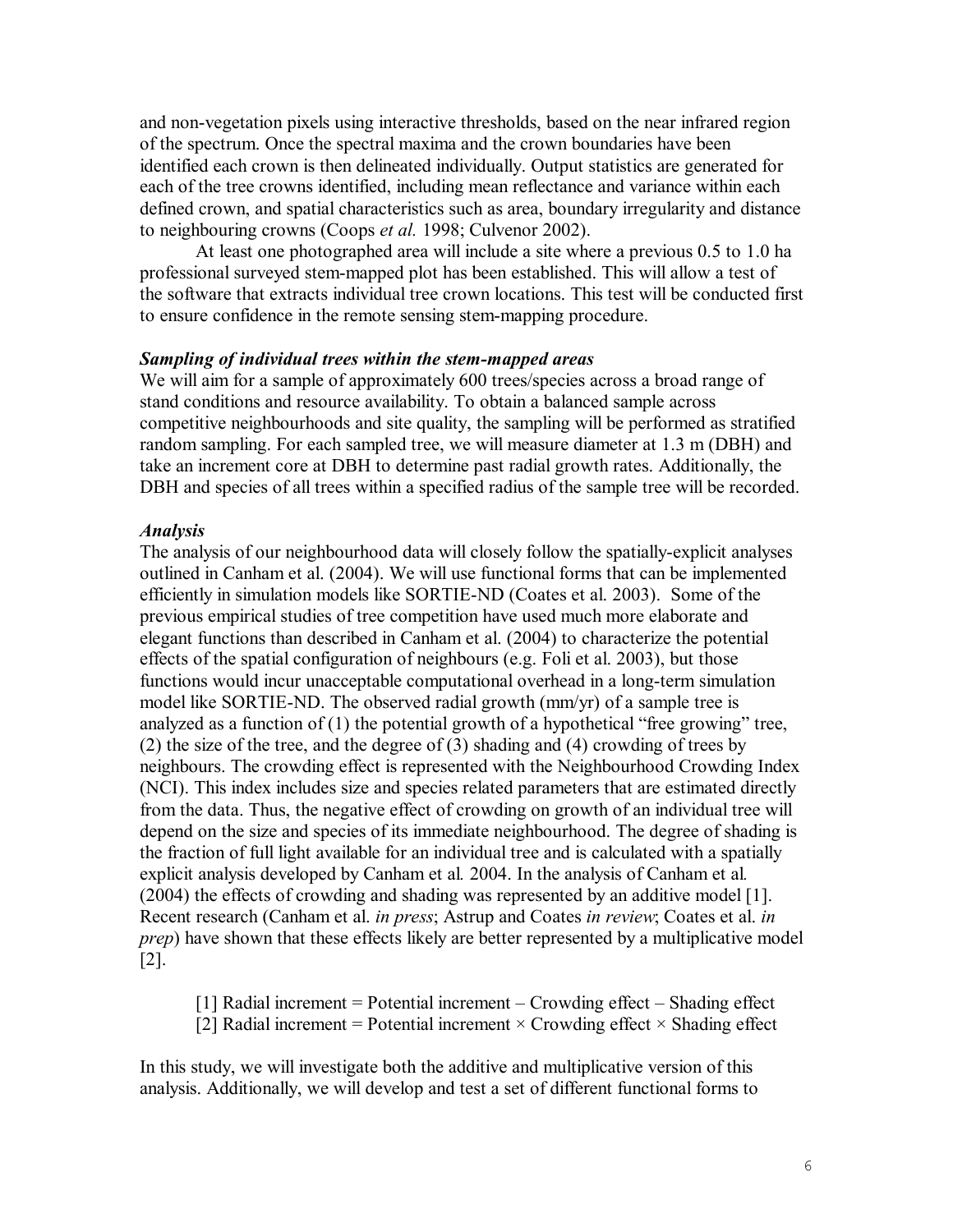describe the Potential increment, the Crowding effect, and the Shading effect. The analysis will be based on likelihood methods and information theory (Edwards 1992, Burnham and Anderson 2002). At the heart of the method is the explicit interplay between data and models, with "model" used in the sense of a mathematical statement of the quantitative relationships that are assumed to have generated the observed data (Canham and Uriate, *in press*). Formal model comparison methods will be used to assess the alternate models. Akaike Information Criterion (AIC) will be used to incorporate both parsimony and likelihood in comparing the alternate models.

We will select the model that best approximates the data pooled across site qualities, then we will test hypothesis regarding how competitive interactions among trees species changes across the resource gradient. A set of competing hypothesis will be developed relating competitive interactions and site quality. For illustration 3 obvious examples are included here: (1) it is only the Potential increment that is affected by site type while the Crowding effect and Shading effect are unaffected by site quality, (2) The Potential increment and Crowding effect are affected by site type while the Shading effect is unaffected by site quality, (3) All of the Potential increment, the Crowding effect, and the Shading effect are affected by site quality. Practically, these hypotheses will be tested by introduction of 0-1 indicator variables into the model that was found to best approximate the data pooled across site type (e.g. an indicator variable will allow the Potential increment to change with site quality while the Crowding and Shading effects remain constant).

## *Linkages*

This project is a natural extension of previous Forest Science Program projects lead by Drs. Coates and Larson. The project is linked to the constantly ongoing improvement and development of the growth model SORTIE-ND. In terms of future Forest Science Program projects, a companion FSP Full Proposal titled "Complex Stand Management; Extension of Recent Research to Forest Managers" has been submitted by the BV Centre to fund a 2 day FORREX workshop that introduces the research and management communities to advances in knowledge about complex stands and use of SORTIE-ND.

# **Section 3: Extension and Deliverables**

# *Extension Plan*

The results will be published in peer-reviewed journals and will be presented at a scientific conference. This will effectively communicate our findings to the research community. By incorporating our findings into SORTIE-ND, which is freely available on the web, results become easily usable in a decision support tool. This will make the results easily available to forest companies, forest consultants, and forest researchers with an interest in the northern interior. A companion Full Proposal titled "Complex Stand Management; Extension of Recent Research to Forest Managers" has been submitted by the BV Centre to fund a 2 day FORREX workshop that introduces the research and management communities to advances in knowledge about complex stands and use of SORTIE-ND.

Table 1. Extension products and activities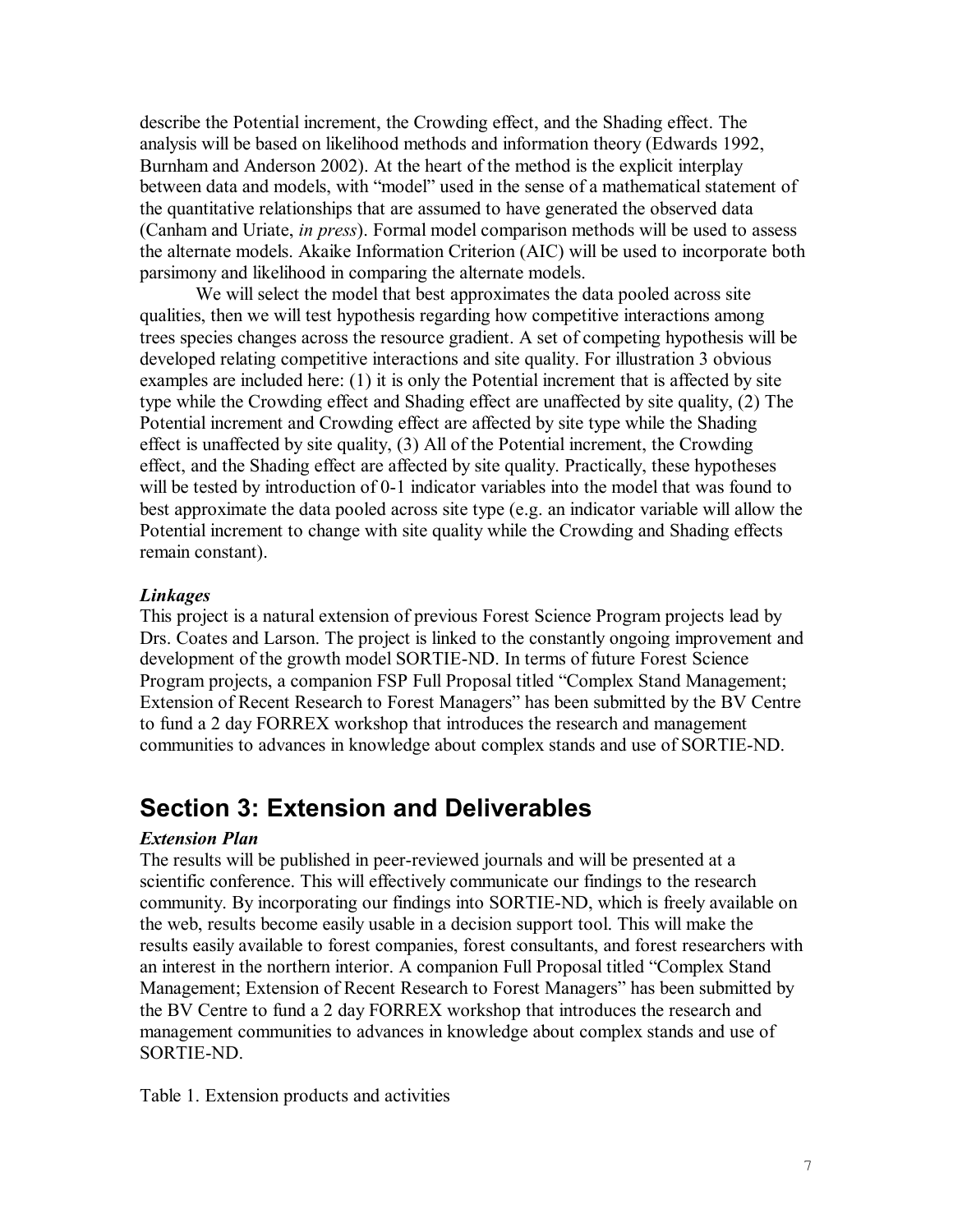| Extension products,<br>Activities, and<br>Deliverables | Completion<br>Date<br>(month/year) | Year End Status<br>(e.g., submitted,<br>final) | Peer<br>Review?<br>(y/n) | Target Journal or<br>Publication<br>Media                        |
|--------------------------------------------------------|------------------------------------|------------------------------------------------|--------------------------|------------------------------------------------------------------|
| <b>FORREX</b> workshop                                 | 03/07                              | Final                                          | N                        | Not Applicable                                                   |
| <b>Conference Presentation</b>                         | 03/08                              | Presentation to be<br>given summer 07          | Y                        | Unidentified<br>conference                                       |
| 2 Journal papers                                       | 03/08                              | Submitted by<br>03/08                          | Y                        | Canadian<br>Journal of<br><b>Forest Research</b>                 |
| Incorporating results<br>into SORTIE-ND                | <b>Not</b><br>Applicable           | Ongoing                                        | N                        | Development is<br>updated on the<br><b>SORTIE-ND</b><br>web page |

# **Section 4: Project Team**

**Project Leader: Dr. David Coates, RPF,** Research Silviculturist, BC Forest Service, Smithers has extensive knowledge of silvicultural research in northern B.C. He has studied unmanaged and managed forests in northern BC for 25 years. For the past 10 years his research has focused on tree growth in complex mixed-species stands. He has been a key player in the development of SORTIE-ND. Type 'kd coates' at http://scholar.google.com/ for a list of publications.

**Rasmus Astrup, PhD-candidate, UBC will undertake the majority of work on the** project. He has worked for the last three years on issues related to modeling stand dynamics in mixed-species stands in western boreal and sub-boreal Canada. He will contribute to the research team with extensive knowledge of stand dynamics in mixed species stands. Additionally, Rasmus has extensive knowledge of SORTIE-ND. This project will provide a post-doc position for Astrup. (FSP funded: 8 months/year).

**Dr. Charlie Canham**, Senior Scientist, Institute of Ecosystem Studies, Millbrook, New York, is a forest ecologist who specializes in likelihood methods and the analysis of spatial data. He has been an associate editor at Ecology and Canadian Journal of Forest Research and has an extensive list of publications in leading ecological journals. (IES salary: 1 week/yr)

**Dr. Nicholas Coops**, Associate Professor, UBC and Canadian Research Chair in Remote Sensing, has worked on a large number of successful projects and grants and has administered grants totaling over \$1 million in the past 4 years. He has authored over 60 referred publications, as well as reports, proceedings and technical transfer articles.

**Dr. Bruce Larson, Professor, FRBC Chair of Silviculture, UBC is contributing to the** research team with knowledge of stand dynamics and silviculture. This knowledge is clearly demonstrated through his textbooks (Oliver and Larson 1996; Smith *et al.* 1997).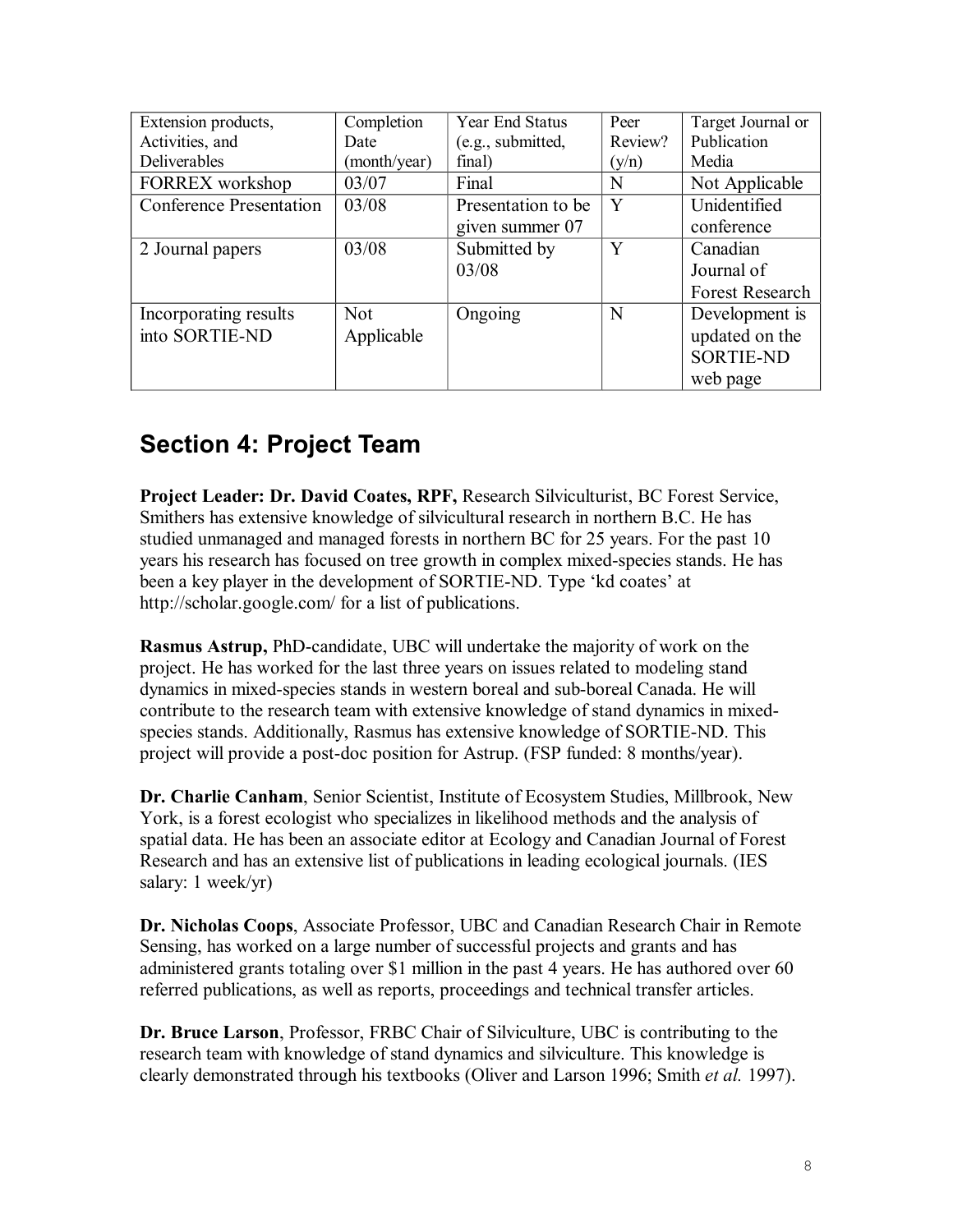**Summer students,** Two summer students will be hired. This allows us the opportunity to continue providing training for students in northern forest ecology. (FSP funded: MoFR rates, 2 students/yr)

In previous Forest Science Program projects, Drs. Coates and Larson together with Rasmus Astrup have demonstrated successful collaboration and communication. Drs. Coates and Canham have a long working relationship and multiple publications together. With the addition of Dr. Coops and his extensive knowledge of remote sensing, the research team is fully equipped to undertake all phases of this project.

# **Section 5: Project Costs and Funding**

## **Cost/benefit Description:**

This project will carry out basic research on competitive interactions among trees species, how these interactions affect growth, and how these interactions may vary across resource gradients in structurally complex mixed-species stands. This type of research is the foundation for practicing scientifically sound forest management. One of the major impediments to improving out knowledge of complex stands is the cost of acquiring basic stand data. If this project is successful, the use of remote sensing techniques will allow that data to be gathered at a much lower cost, and as a result the current gaps in knowledge could be filled more rapidly.

The current forest management paradigm calls for increased use of complex mixed-species stands; for example, to mitigate future risks associated with projected climate change. Additionally, the Mountain Pine Beetle (MPB) epidemic will result in structurally complex unsalvaged stands and salvaged stands with variable levels of retention. Currently, we have limited understanding of the interactions among competitive effects, tree species, site types, and stand structure. Our current ecological and growth models are not fully suited to deal with structurally complex conditions. We are in a situation where lack of knowledge could seriously impede our ability to make informed policy and management decisions. This is especially critical for decisions around MPB management and mid-term timber supply. Lack of knowledge could lead to unfortunate effects on future AAC and wildlife habitat strategies. The type of knowledge that will be generated through this project is absolutely essential for changing this situation for the better.

The funding requirement from FSP for this project is relatively small compared to the outcomes. The small cost is due to the innovative research design and the research team's extensive knowledge of the topic. Without this innovative research approach, this project would have required a longer and much more expensive project. The outcomes of the project have a potentially large value for many different stakeholders in the northern interior. Consequently, we believe that the value of the outcomes of this project greatly exceed the cost of this project to FSP. The overwhelming majority of the project cost is related to a post-doctoral position (36000/year) and the employment of two summer students (27000/year).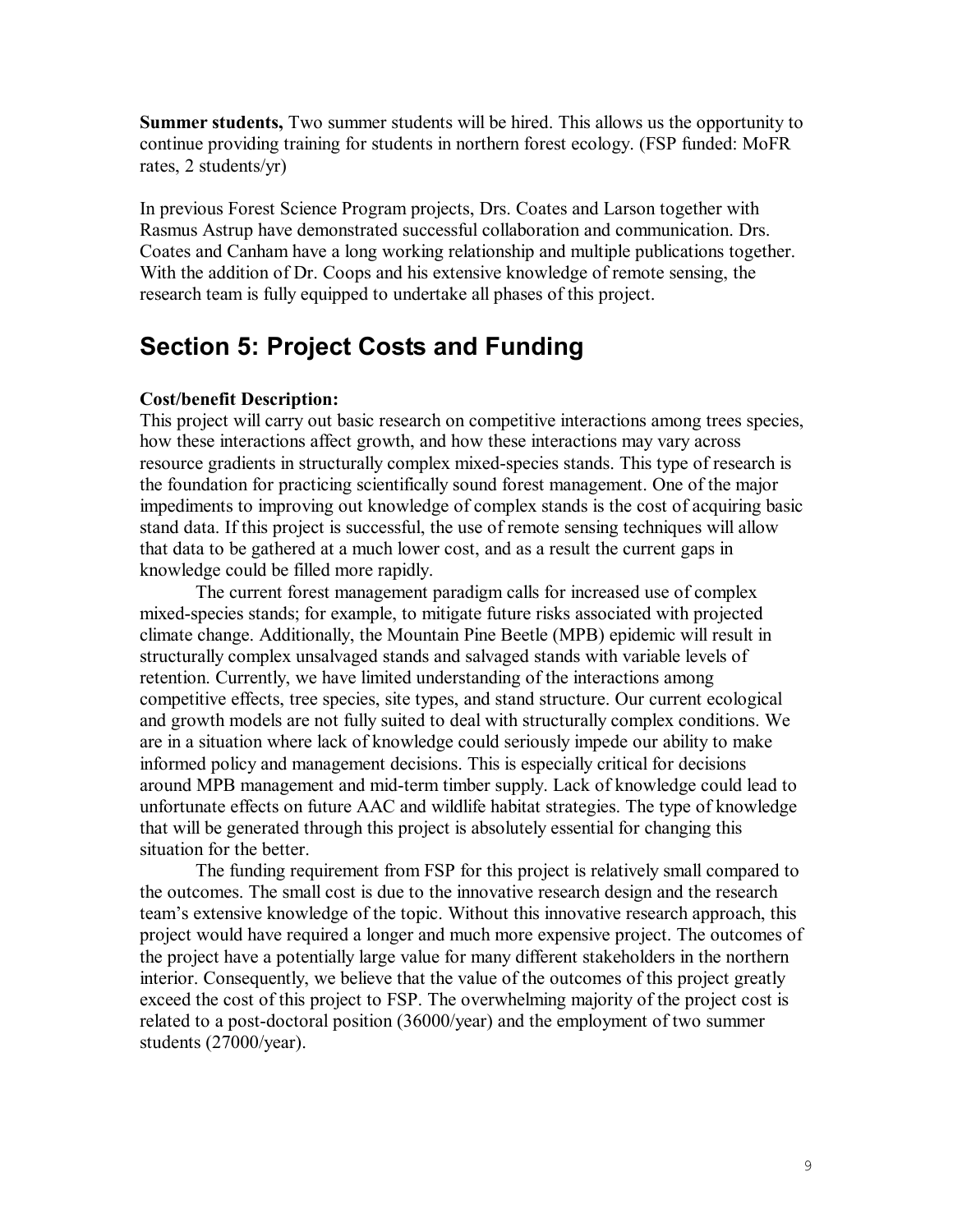# **Section 6: Literature Cited**

- Astrup, R. and Coates, K.D. (*in review*). Modeling height and diameter increment of understory aspen and spruce as a function of light availability and tree size in western boreal Canada.
- Banner, A., MacKenzie, W., Haeussler, S., Thomson, S., Pojar, J., and Trowbridge R. 1993. A field guide to site identification and interpretation for the Prince Rupert Forest Region. B.C. Min. For. Land Manage. Handbk 26. 503 p.
- Burnham, K.P. and Anderson, D.R. 2002. Model selection and multimodel inference, a practical information-theoretic approach. Second edition. Springer-Verlag New York, Inc. 488 p.
- Canham, C.D., LePage, P. and Coates, K.D. 2004. A neighborhood analysis of canopy tree competition: effects of shading versus crowding. Can. J. For. Res. 34: 778-787.
- Canham, C.D. and Uriarte, M. Analysis of neighborhood dynamics of forest ecosystems using likelihood methods and modeling. Ecological Applications, *in press.*
- Canham, C.D., Papaik, M.J., Uriarte, M., McWilliams,W.H., Jenkins,J.C., Twery, M.J. Neighborhood Analyses of Canopy Tree Competition along Environmental Gradients in New England Forests. Ecological Applications, *in press*.
- Coates, K.D., Canham, C.D., Beaudet, M. Sachs, D.L. and Messier, C. 2003. Use of a spatially explicit individual-tree model (SORTIE-BC) to explore the implications of patchiness in structurally complex forests. For. Ecol. Manage., 186(1-3):279-310.
- Coates, K.D., Canham, C.D., LePage, P. (*in prep*). Competitive interactions among the nine dominant trees species in temperate forests of northwestern British Columbia.
- Coops, N.C., Culvenor, D., Preston, R and Catling. P.C. (1998) Procedures for predicting habitat and structural attributes in eucalypt forests using high spatial resolution remotely sensed imagery. Australian Forestry. 61:4 pp. 244-252.
- Culvenor, D., 2002. TIDA: an algorithm forthe delineation of tree crowns in high spatial resolution remotely sensed imagery. Computers and Geosciences 28, 33–44.
- Edwards, A.W.F. 1992. Likelihood. John Hopkins University Press, Baltimore, Md.
- Foli, E. G., D. Alder, H. G. Miller, and M. D. Swaine. 2003. Modelling growing space requirements for some tropical forest tree species. Forest Ecology and Management 173:79-88.
- Haeussler, S., Coates, K.D. and Mather, J. 1990. Autecology of common plants in British Columbia: a literature review. Canada-B.C. Economic & Regional Devel. Agreement, FRDA Report 158.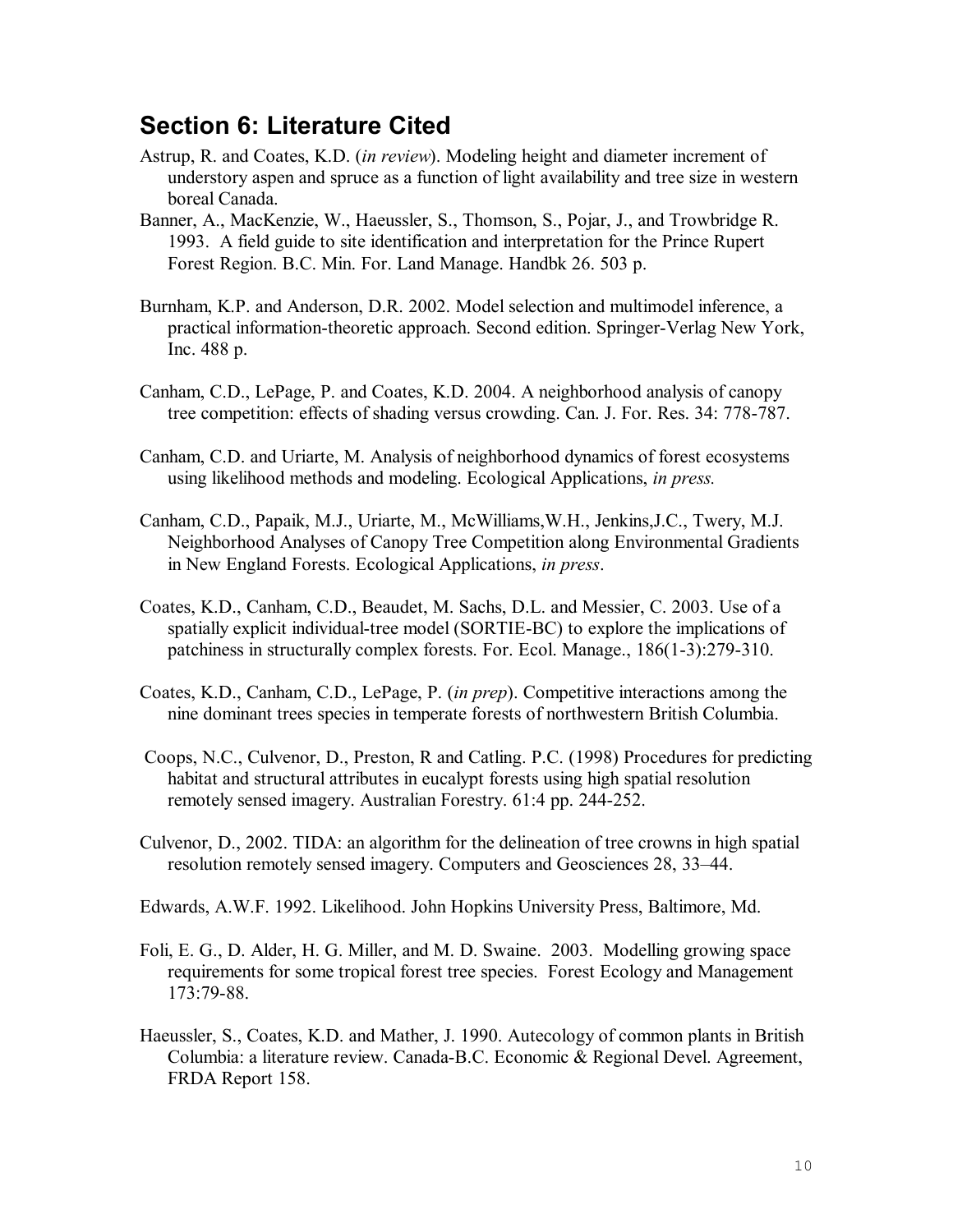# **Section 7: Appendices**

## **Dr. K. David Coates**

Research Silviculturist B.C Forest Service, Research Bag 6000, Smithers, B.C., V0J 2N0. *Telephone:* 250-847-6386; *Fax:* 250-847-6353: *Email:* dave.coates@.gov.bc.ca

## **Education:**

| Degree     | College, University or Institution: | Subject:                 | Year: |
|------------|-------------------------------------|--------------------------|-------|
| <b>PhD</b> | University of British Columbia      | <b>Silviculture</b>      | 1998  |
| MS         | Oregon State University             | Silviculture             | 1988  |
| <b>BSF</b> | University of British Columbia      | <b>Forest Management</b> | 1979  |

#### **Related Work Experience (last 10 years):**

| <i>Position Held:</i>       | Date:     | Department:                     | <i>Organization:</i>                                          |
|-----------------------------|-----------|---------------------------------|---------------------------------------------------------------|
| Research Silviculturist     |           |                                 | 1989-present Research, B.C. Ministry of Forests, Smithers, BC |
| <b>Temporary Secondment</b> | 1999-2001 | Université du Québec à Montréal |                                                               |

## **Research Interests:**

Dr. Coates is the leader of the Date Creek silvicultural systems experiment; an internationally recognized forest dynamics experiment that has integrated silviculture with forest ecology and provided silvicultural solutions for biodiversity problems. His research interests include linking tree population dynamics to ecosystem processes, canopy understory interactions, spatially explicit stand dynamics, gap dynamics and simulation modeling. He has been instrumental in the development and promotion of the Bulkley Valley Centre for Natural Research and Management, a registered not-for-profit society based in Smithers, that conducts high quality interdisciplinary research on temperate, montane, and boreal ecosystems, including their human dimensions.

Much of the research undertaken by Dr. Coates in the past few years has been focused on linking empirical studies with model development. He is a lead developer of the complex stand dynamics simulator SORTIE-ND. He is currently using the SORTIE-ND model to explore silvicultural issues in stands damaged by the Mountain Pine Beetle.

# *Recent Contributions to Scientific Community:*

a) Deputy Coordinator of IUFRO Research Group 1.05.12: Northern Forest Silviculture and Management.

b) Scientific Program Coordinator for the 4<sup>th</sup> International Disturbance Dynamics in Boreal Forests Conference, August, 2002, Prince George, BC

## **Recent and Selected Publications:**

- Raymond, Patricia, Alison D. Munson, JeanClaude Ruel and **K. David Coates**. 2006. Spatial patterns of soil microclimate, light, regeneration and growth within silvicultural gaps of mixed tolerant hardwood – white pine stands. Can. J. For. Res., *in press.*
- Walters, Michael B., Cleo C. Lajzerowicz and **K. David Coates**. 2006. Soil resources and the growth and nutrition of tree seedlings over gap-forest transects in interior cedar-hemlock forests, British Columbia. Can. J. For. Res., *in press.*
- Kneeshaw, Daniel D., Richard K. Kobe, **K David Coates** and Christian Messier. 2005. Sapling size influences shade tolerance ranking among southern boreal tree species. J. Ecology, *in press*.
- Woods, Alex, **K. David Coates** and Andreas Hamann. 2005. Is an unprecedented Dothistroma needle blight epidemic related to climate change? BioScience 55(9):761-769.
- Canham, C.D., LePage, P. and **Coates, K.D.** 2004. A neighbourhood analysis of canopy tree competition: effects of shading versus crowding. Can. J. For. Res., 34:778-787.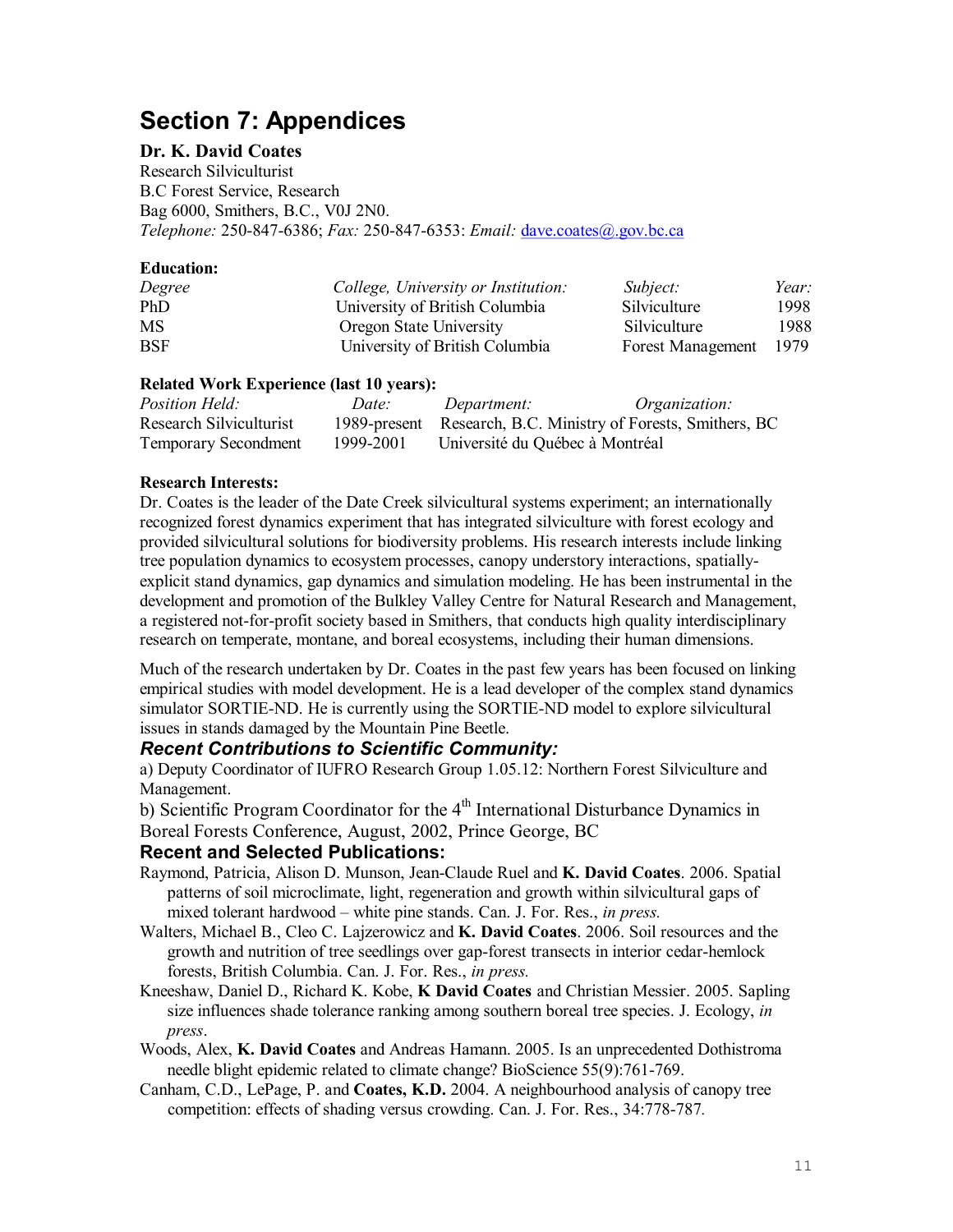- Greene, David F., Charles D. Canham, K. **David Coates**, and Philip T. LePage. 2004. An evaluation of alternative dispersal functions for trees. J. Ecology, 92:758-766.
- Kranabetter, J.M. and **Coates, K.D.** 2004. Soil resource availability and conifer nutrition across canopy removal treatments in a northern temperate forest. Can. J. For. Res., 34:800-809.
- **Coates, K.D**., Canham, C.D., Beaudet, M. Sachs, D.L. and Messier, C. 2003. Use of a spatially explicit individual-tree model (SORTIE/BC) to explore the implications of patchiness in structurally complex forests. For. Ecol. Manage. Vol 186, Issue 1-3:297-310
- Bartemucci, P., **Coates, K.D**., Harper, K.A., Wright, E.F. 2002. Gap disturbances in northern old growth forests of British Columbia, Canada. J. Vegetation Sci. 13:685-696.
- **Coates, K.D.** 2002. Tree recruitment in gaps of various size, clearcuts and undisturbed mixed forest of interior British Columbia, Canada. For. Ecol. Manage. 155:387-398.
- Greene, D.F., Kneeshaw, D.D., Messier, C., Lieffers, V., Cormier, D., Doucet, R., **Coates, K.D**., Groot, A., Grover, G, Calogeropoulos, C. 2002. Modelling silvicultural alternatives for conifer regeneration in boreal mixedwood stands (aspen/white spruce/balsam fir). For. Chron. 78(2):281295.
- **Coates, K.D.** 2000. Conifer seedling response to northern temperate forest gaps. For. Ecol. Manage., 127:249-269
- LePage, P., Canham, C.D., **Coates, K.D.,** Bartemucci, P. 2000. Seed abundance versus substrate limitation of seedling recruitment in northern temperate forests of British Columbia. Can. J. For. Res. 30:415-427
- Wright, E.F., Canham, C.D.,**Coates, K.D.** 2000. Effects of suppression and release on sapling growth for eleven tree species of northern, interior British Columbia, Can. J. For. Res. 30:1571-1580.
- Burton, P.J., Kneeshaw, D.D., **Coates, K.D.** 1999. Managing forest harvesting to maintain old growth in boreal and sub-boreal forests. For. Chronicle 75:623-631.
- Canham, C.D., **Coates, K.D.**, Bartemucci, P., Quaglia, S. 1999. Measurement and modeling of spatially-explicit variation in light transmission through interior cedar-hemlock forests of British Columbia, Can. J. For. Res. 29: 1775-1783.
- **Coates, K.D.** , Burton P.J. 1999. Growth of planted tree seedlings in response to ambient light levels in northwestern interior cedar hemlock forests of British Columbia. Can. J. For. Res. 29:13741382.
- Wright, E.F., **Coates, K.D**., Canham, C.D., Bartemucci, P. 1998. Species variability in growth response to light across a climatic gradient in northwestern British Columbia. Can. J. For. Res. 28:871-886.
- Coates, K.D. and Burton, P. J. 1997. A gap-based approach for development of silvicultural systems to address ecosystem management objectives. For. Ecol. Manage. 99:337-354.
- **Coates, K.D.**, Banner, A., Steventon, D., LePage, P., and Bartemucci, P. 1997. The Date Creek silvicultural systems study in the Interior Cedar-Hemlock forests of northwestern British Columbia: overview and treatment summaries. Land Manage. Handb. 38, B.C. Min. For., Victoria, B.C.
- Kobe, R.K. and **Coates, K.D.** 1997. Models of sapling mortality as a function of growth to characterize interspecific variation in shade tolerance of eight tree species of northwestern British Columbia. Can. J. For. Res. 27:227-236.
- **Coates, K.D.** and J. D. Steventon. 1995. Patch retention harvesting as a technique for maintaining stand level biodiversity in forests of north central British Columbia. *In*: C.R. Bamsey (*Editor*). Innovative Silvicultural Systems in Boreal Forests, Symposium Proceedings Edmonton, Alberta, October 4-5, 1994. Clear Lake Ltd., Edmonton, Alberta. pp. 102-106.
- **Coates, K.D.**, Haeussler, S., Lindeburgh, S., Pojar, R and Stock, A.J. 1994. Ecology and silviculture of interior spruce in British Columbia. Can/B.C. Economic & Regional Devel., FRDA Rep. 220.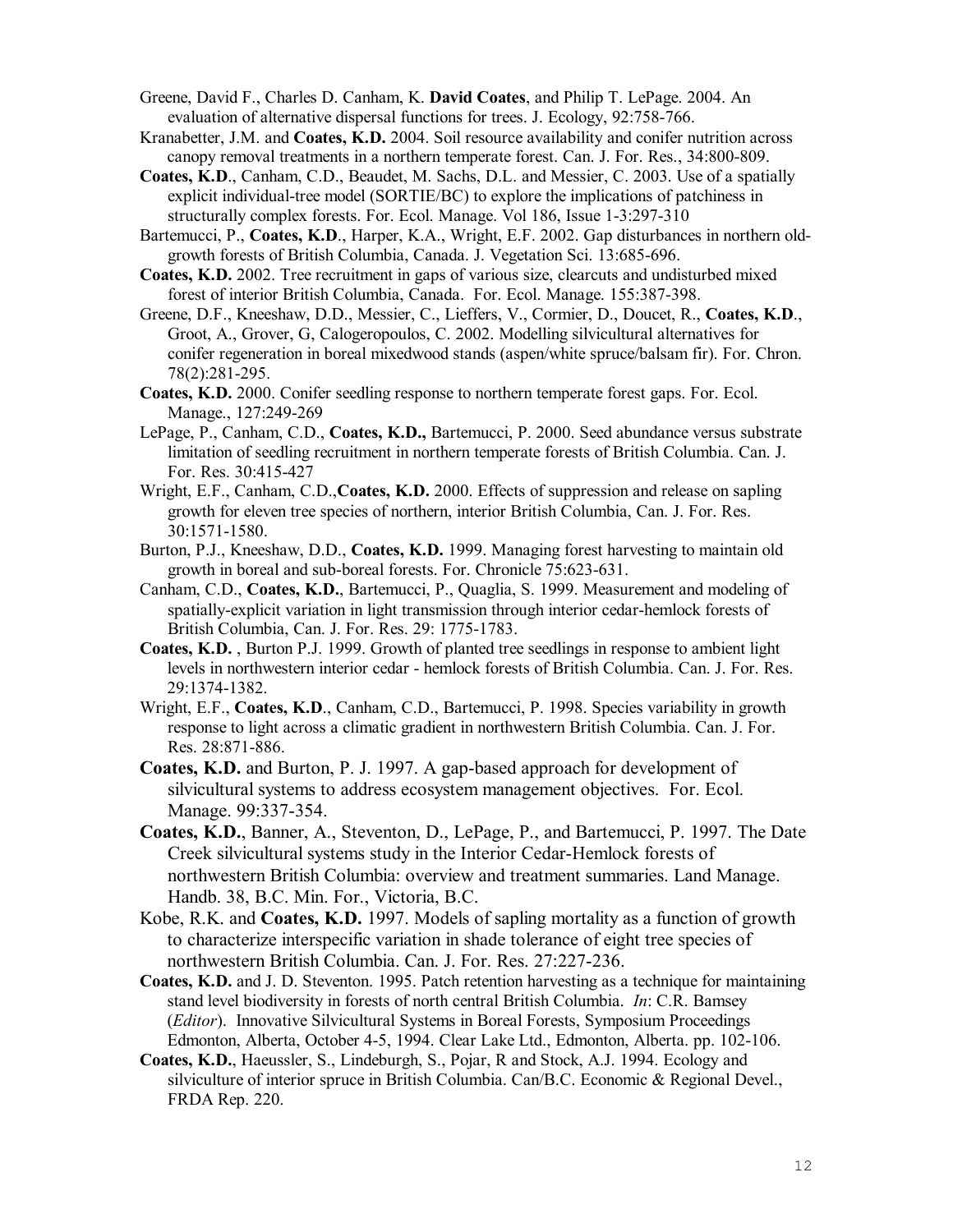#### **Charles D. Canham**

Institute of Ecosystem Studies

Box AB, Millbrook, NY 12545

Phone: (845) 677-5343; fax: (845) 677-5976; e-mail: ccanham@ecostudies.org **PROFESSIONAL PREPARATION**

| Montana State University          | <b>Botany</b>                    | B.S. 1975  |
|-----------------------------------|----------------------------------|------------|
| University of Wisconsin (Madison) | Botany                           | M.S. 1978  |
| Cornell University                | Ecology and Evolutionary Biology | Ph.D. 1984 |
|                                   |                                  |            |

#### **APPOINTMENTS**

| 2004- |  | Senior Scientist, Institute of Ecosystem Studies |  |
|-------|--|--------------------------------------------------|--|
|       |  |                                                  |  |

- 1997–2004 Scientist, Institute of Ecosystem Studies
- 1991–1997 Associate Scientist, Institute of Ecosystem Studies<br>1985–1991 Assistant Scientist, Institute of Ecosystem Studies.
- Assistant Scientist, Institute of Ecosystem Studies, NY Botanical Garden
- 1990– Adjunct Associate Professor, Ecology and Evolutionary Biology, University of Connecticut, Storrs, CT
- 1984–1985 Postdoctoral Research Associate, Institute of Ecosystem Studies, New York Botanical Garden, Millbrook, NY

## **5 PUBLICATIONS MOST CLOSELY RELATED TO THE PROPOSED PROJECT**

- Canham, C. D., P. T. LePage, and K. D. Coates. 2004. A neighborhood analysis of canopy tree competition: effects of shading versus crowding. Canadian Journal of Forest Research 34:778-787.
- Uriarte, M, C. D. Canham, J. Thompson, and J. K. Zimmerman. 2004. A maximum-likelihood, neighborhood analysis of tree growth and survival in a tropical forest**.** Ecological Monographs 74:591-614.
- Uriarte, M., R. Condit, C. D. Canham, and S. P. Hubbell. 2004. A spatially explicit model of sapling growth in a tropical forest: does the identity of neighbours matter? Journal of Ecology 92:348-360.
- Uriarte, M., C. D. Canham, J. Thompson, J. K. Zimmerman, and N. Brokaw. 2005. Seedling recruitment in a hurricane-driven tropical forest: light limitation, density-dependence and the spatial distribution of parent trees. Journal of Ecology 93:291-304.
- Canham, C. D. and M. Uriarte. Analysis of neighborhood dynamics of forest ecosystems using likelihood methods and modeling. Ecological Applications, *in press*

#### **5 OTHER SIGNIFICANT PUBLICATIONS**

- Canham, C.D., M.J. Papaik, and E.F. Latty. 2001. Interspecific variation in susceptibility to windthrow as a function of tree size and storm severity for northern temperate tree species. Canadian Journal of Forest Research 31:1-10.
- Canham, C.D., J.J. Cole, and W.K. Lauenroth (eds.). 2003*.* Models in Ecosystem Science. Princeton University Press.
- Coates, K. D., C. D. Canham, M. Beaudet, D. L. Sachs, and C. Messier. 2003. Use of a spatially explicit individual-tree model (SORTIE/BC) to explore the implications of patchiness in structurally complex forests. Forest Ecology and Management 186:297-310.
- Canham, C. D., M. L. Pace, M. J. Papaik, A. G. B. Primack, K. M. Roy, R. J. Maranger, R. P. Curran, and D. M. Spada. 2004. A spatially-explicit watershed-scale analysis of dissolved organic carbon in Adirondack lakes. Ecological Applications 14: 839-854.
- Schnurr, J. L., C. D. Canham, R. S. Ostfeld, and R. S. Inouye. 2004. Neighborhood analyses of small-mammal dynamics: Impacts on seed predation and seedling establishment. Ecology 85:741-755.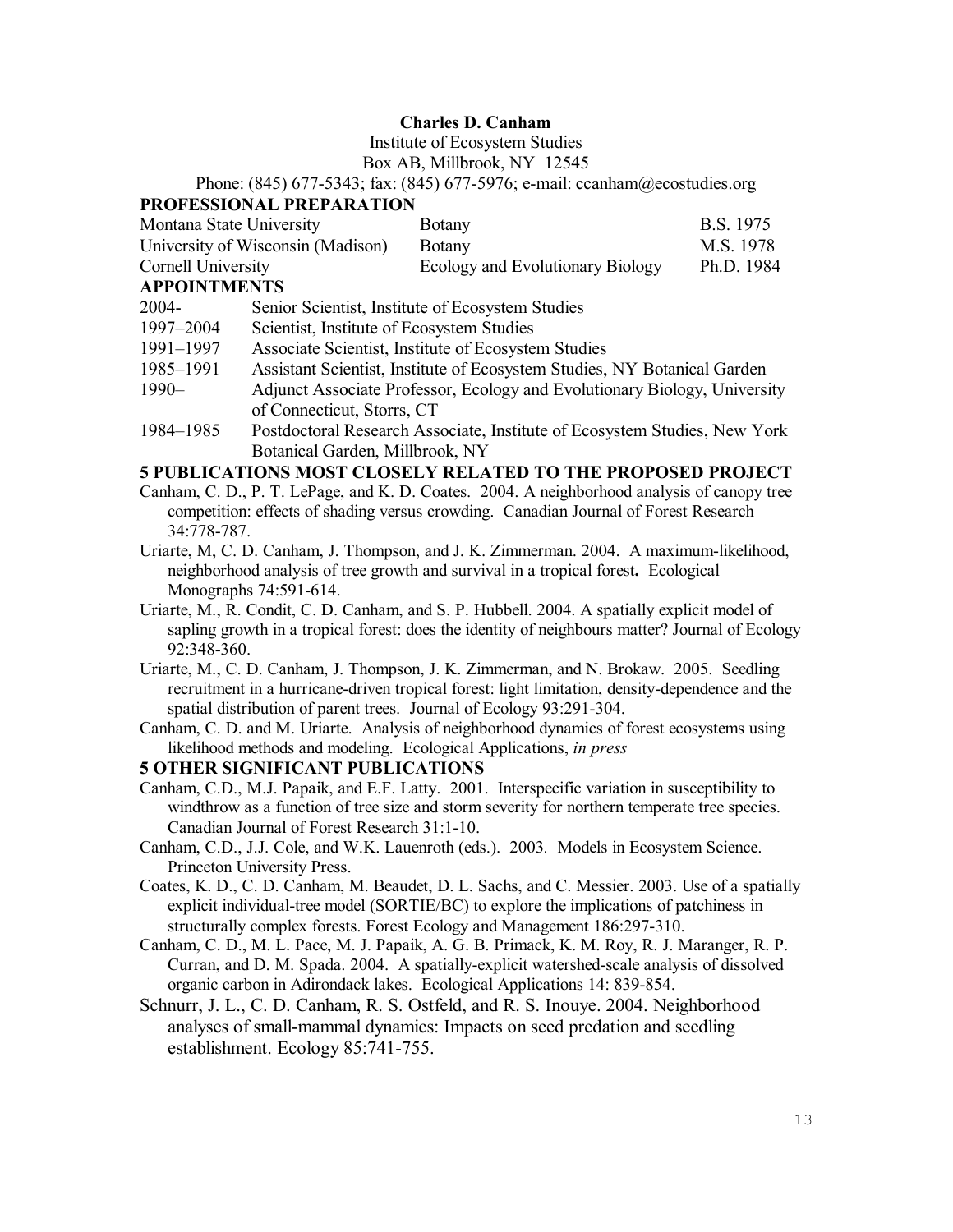## **SYNERGISTIC ACTIVITIES**

- Development of maximum likelihood methods and software for data analysis; development and teaching of an intensive short course on likelihood methods for ecologists (taught annually since 2003)
- Development and use of SORTIE-ND as an open-source software platform for spatiallyexplicit modeling of forest dynamics
- Development and use of SORTIE/BC (a variant of SORTIE-ND) to design sustainable silviculture for temperate forests
- Board of Trustees, Adirondack Chapter of The Nature Conservancy (1996 present); Board of Directors, Adirondack Land Trust (1996 – present); Board of Directors, Great Mountain Forest Corporation (nonprofit) (2004 – present); Board of Directors, The Adirondack Council  $(2005 - \text{present})$
- Board of Editors, Ecology and Ecological Monographs (1996 1999); Associate Editor, Canadian Journal of Forest Research (1999 – 2003); Board of Editors, Frontiers in Ecology and the Environment (2002 – present); Associate Editor, Ecoscience (2004 – present).

#### **COLLABORATORS WITHIN PAST 48 MONTHS**

John Aber (UNH), Paula Bartemucci (U. Quebec), Paul Barten (UMass), Seth Bigelow (USFS), Bertrand Boeken (Ben Gurion U.), Andre Bouchard (U. of Montreal), Nick Brokaw (UPR), David Coates (B.C. Forest Service), Jon Cole (IES), Richard Condit (STRI), David Coomes (Cambridge U.), Ray Curran (Adirondack Park Agency), Ulf Dieckmann (IIASA, Vienna), Parick Dube (U. of Montreal), Adrien Finzi (Boston U.), Anton Fischer (Technische Universitat Munchen), Marie-Josee Fortin (U. of Toronto), Gerhard Gratzer (Inst. of Forest Ecology -Vienna), David Greene (Concordia University), Steven Hubbell (UGA), Richard Inouye (Idaho State U.); Yoh Iwasa (Kyushu University), Jennifer Jenkins (U. of Vermont), Clive Jones (IES), Felicia Keesing (Bard College), Liza Knapp (UMass), Erika Latty (Hollins College), Bill Lauenroth (Colorado State U.), Richard Law (U. of York), Philip LePage (B.C. Forest Service), Manfred Lexer (Inst. of Silviculture – Vienna), Gene Likens (IES), Orie Loucks (Miami U.), Gary Lovett (IES), Robert Manson (Autonomous University of Mexico), Roxane Maranger (U. of Montreal), D. Marceau (U. of Montreal), Peter Marks (Cornell), Will McWilliams (U.S. Forest Service), Andre Menard (U. of Montreal), Christian Messier (U. of Quebec), Richard Ostfeld (IES), Michael Pace (IES), Michael Papaik (U. of Quebec), Avram Primack (Miami U.), Richard Root (Cornell), Karen Roy (New York Dept. of Env. Cons.), Don Sachs (Canadian Forest Service), Holger Sandmann (Simon Fraser U.), Eric Schauber (U. of Illinois – Carbondale), Jaclyn Schnurr (Wells College), Dan Spada (Adirondack Park Agency), Tom Spies (U.S. Forest Service), Bernhard Splechtna (Inst. of Forest Ecology – Vienna), Jerzy Szwagrzyk (Agricultural University – Krakow), Jill Thompson (UPR), Christopher Tripler (IES), Maria Uriarte (IES), Jerry Wolff (NSF), David Wood (U. of California – Chico), Elaine Wright (New Zealand Dept. of Cons.), Jess Zimmerman (NSF)

**GRADUATE AND POST-GRADUATE ADVISORS: O.L. Loucks, P.L. Marks, and G.E.** Likens.

**THESIS ADVISOR AND POSTGRADUATESCHOLAR SPONSOR**: Graduate students: Adrien Finzi (PhD, UConn, 1996), Erika Latty, (PhD, Cornell, 2000), Mike Papaik, (MS, Bard College, 1998; PhD, UMass 2005), Liza Knapp, (MS, Bard College, 1999). Postdoctoral Associates (current affiliations): David Wood (U. of California – Chico), Bertrand Boeken (Ben Gurion Univ.), Seth Bigelow (USDA Forest Service), Cheryl McCutchan, Jaclyn Schnurr (Wells College), Chris Tripler (U. of Louisville), and Maria Uriarte (IES).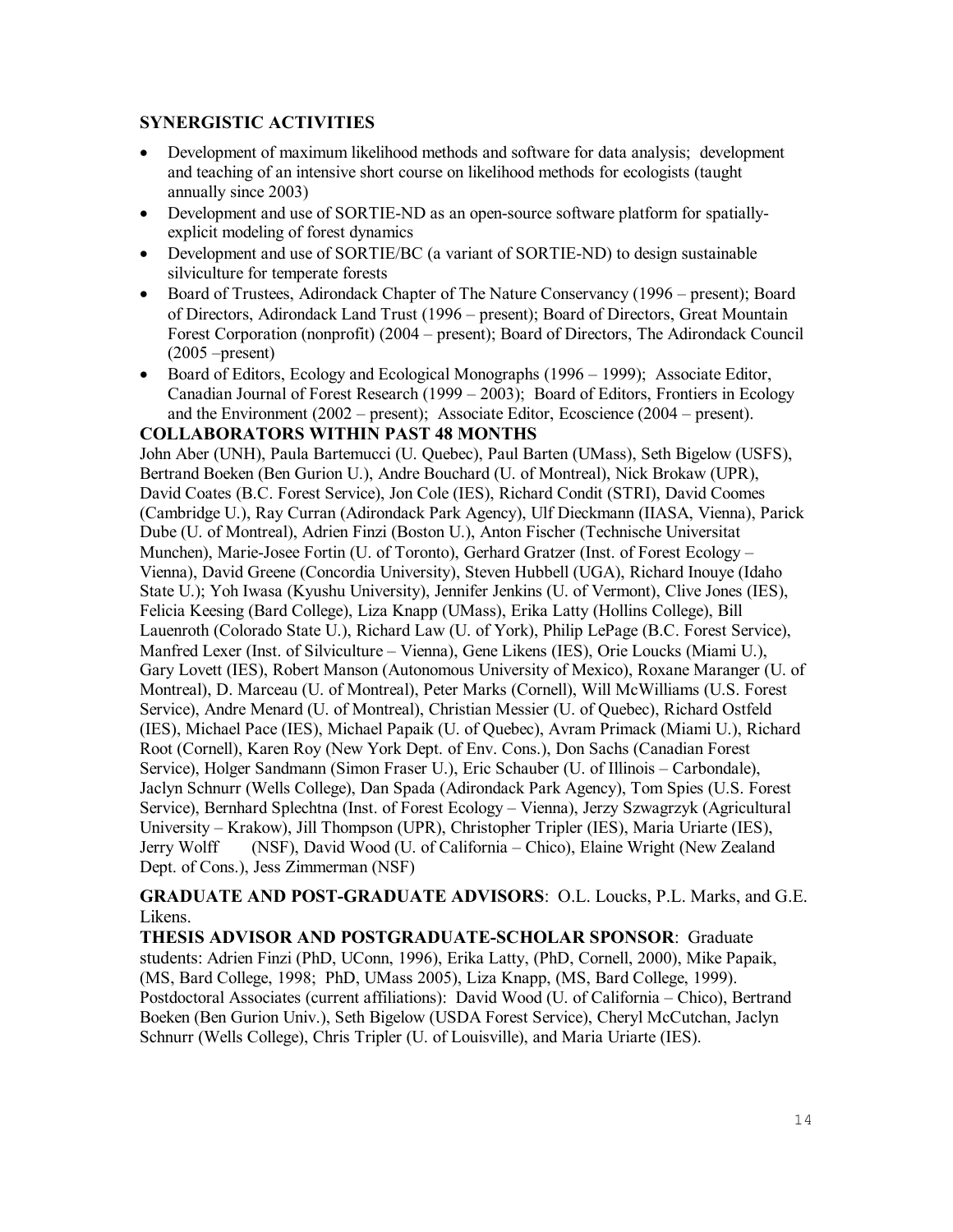## **CV: Rasmus Astrup**

# **Contact information:**

Rasmus Astrup 7012121 Alma Street Vancouver, BC V6R 3R1  $(604)$  999-7410 Astrup@interchange.ubc.ca

# **Education:**

PhD candidate, University of British Columbia, Vancouver, BC, Canada (2002 – Expected defense early spring 2006). Supervisor: Dr. Bruce Larson.

Exchange student, University of British Columbia, Vancouver, BC, Canada (2000 – 2001)

 $\mathcal{L}_\text{G}$  , and the contribution of the contribution of the contribution of the contribution of the contribution of the contribution of the contribution of the contribution of the contribution of the contribution of t

BSc Forestry, Royal Agricultural and Veterinarian University (KVL), Copenhagen, Denmark. (1997 – 2000)

# **Current Research:**

The main topic of my current research is stand dynamics and growth modeling in mixed stands of aspen and spruce in western boreal Canada. More specifically my thesis and my related research project have 5 main topics: (1) Modeling light transmission, (2) Modeling understory tree growth, (3) Modeling juvenile and mature tree mortality, (4) Further development of SORTIE-ND as a growth model, and (5) Evaluation and validation of SORTIE-ND as a growth and yield model.

# **Teaching experience:**

2003, 2004: Teaching Assistant: Silviculture I (FRST 305), UBC 2003: Teaching Assistant: Silviculture II (FRST 306), UBC

# **Forestry related work experience:**

2005: (Current) SAS data analysis of datasets relating to tree allometry. Contract for Dr. David Coates (BC Ministry of Forests and Range, Smithers)

2005: Review of the relationship between light and spruce and pine growth to provide a basis for further development of TASS. Contract for George Harper (BC Ministry of Forests and Range, Research Branch)

2005: Supervised field work for the project "Modeling Individual Tree Mortality for Northern Mixed-Species Stands"

2002: Fieldwork for PhD thesis in western boreal Canada

1999: Field assistant on the project "Modelling the Effects of Competition Between Individual Trees in Forest Stands" supervised by Dr. Lars Wichmann, KVL, Denmark. 1996-1997: Internship at Tjele Gods Forest Estate, Denmark.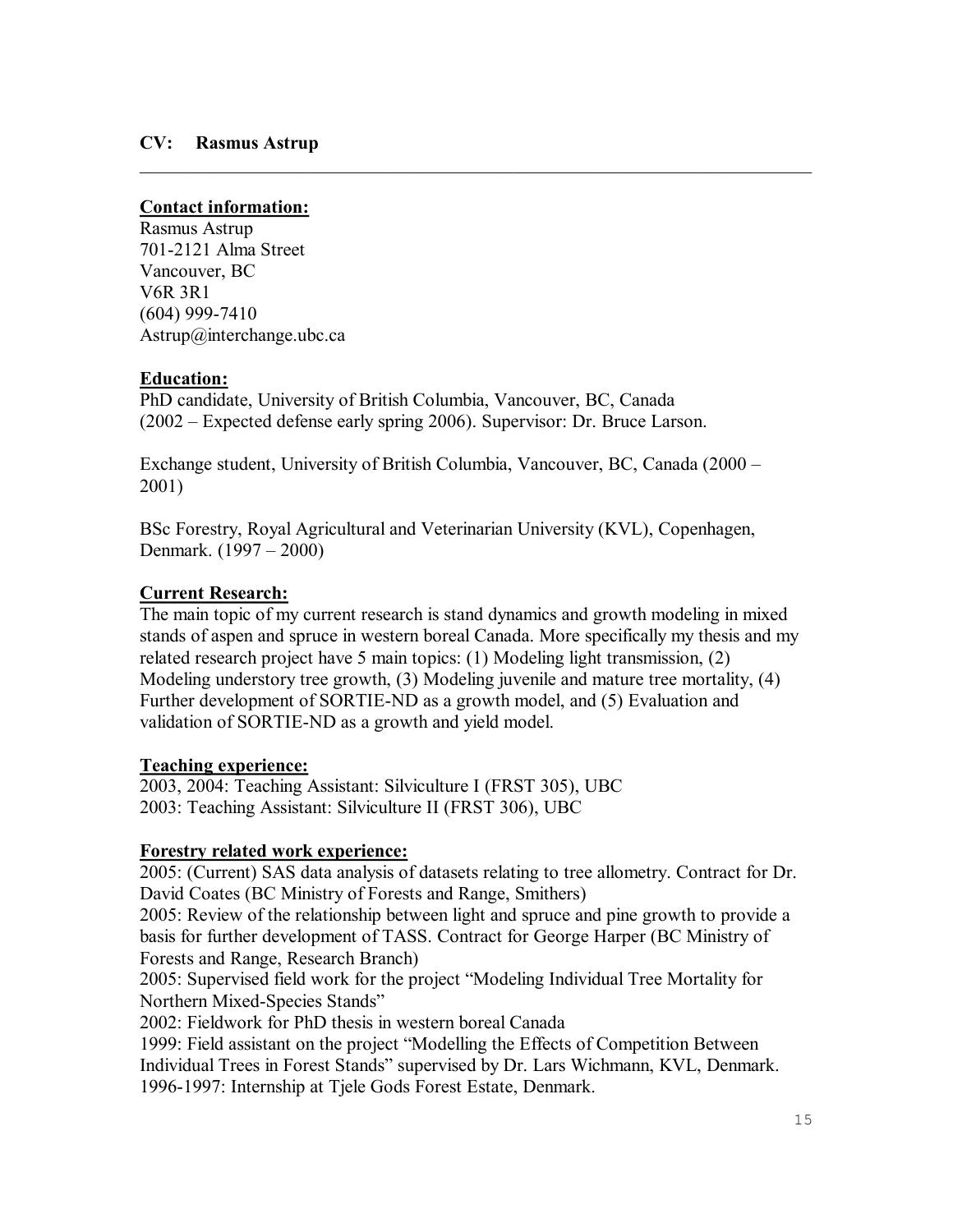# **Publications:**

# *Journal papers:*

Astrup, R. and Larson, B.C. (submitted). Variability of species-specific crown openness for aspen and spruce in western boreal Canada. For. Ecol. Manage.

Astrup, R. and Larson, B.C. (2005). A Bayesian framework for model parameterization: an approach for inclusion of different sources of knowledge in model parameterization. International Forestry Review. 7: 256-257.

# **Invited seminars:**

2005: Stand dynamics of boreal mixedwoods. Lecture at the stand dynamics seminars arranged by Dr. Bruce Larson, UBC.

2004: Individual tree growth models with special focus on SORTIE. Lecture at the Ecosystems modeling seminars arranged by Dr. Hamish Kimmins, UBC.

# **Conference presentations:**

2005: A Bayesian approach to model parameterization. XXII IUFRO World Congress, 8 13 August, Brisbane, Australia.

# **Academic Awards:**

*Canada:* Donald S. McPhee Fellowship (2005), UBC Donald S. McPhee Fellowship (2004), UBC

*Denmark:* Awards directed at studies at UBC: Skovbrugernes rejeselegat (2001), KVL Uni-puljen (2000), KVL Studiefonden for studerende ved KVL (2000), KVL PLAN-Danmark (2000), KVL

# **Team Member on related FSP projects**

Forest Investment Account, Forest Science Program, March 2005. Project: Modeling Individual Tree Mortality for Northern Mixed-Species Stands.

Forest Investment Account, Forest Science Program, March 2004. Project: Evaluation of the Simulation Model SORTIE for Prediction of Growth and Yield in Mixed Aspen Spruce Stands.

Forestry Innovation Investment, Forest Science Program, March 2003. Project: Modeling Growth of Juvenile Aspen and White Spruce in Western Boreal Canada.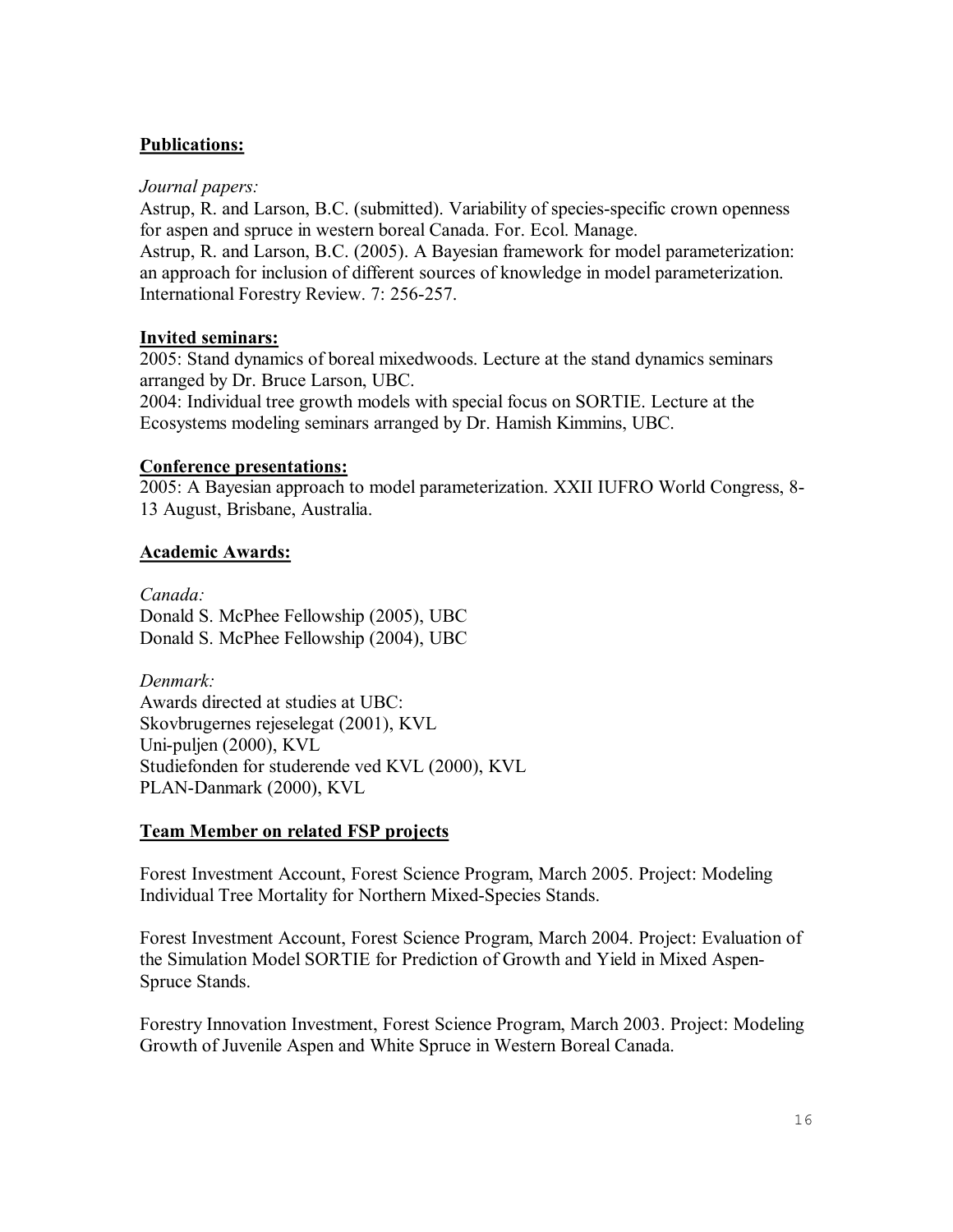#### NICHOLAS CHARLES COOPS

Date and place of birth: 14 March 1968, Victoria. Australia.

#### **Current Employment:**

|                    | Canadian Research Chair in Remote Sensing                                                          |
|--------------------|----------------------------------------------------------------------------------------------------|
|                    | Department of Forest Resource Management                                                           |
|                    | 2424 Main Mall, University of British Columbia, Vancouver, BC. V6T 1Z4.                            |
|                    | (W) 604 822 6452, Fax (604) 822-9106, Nicholas.coops@ubc.ca                                        |
| <b>Education:</b>  |                                                                                                    |
| 1991               | B. App. Sc. (Cartography) (with Distinction)                                                       |
|                    | Royal Melbourne Institute of Technology                                                            |
| 1996               | Ph.D. Royal Melbourne Institute of Technology                                                      |
| <b>Employment:</b> |                                                                                                    |
| 1992 - 1993        | Lecturer,                                                                                          |
|                    | Department of Land Information,                                                                    |
|                    | Royal Melbourne Institute of Technology, Melbourne Australia.                                      |
| 1994 - 1996        | Research Scientist in Conservation Biology,<br>CSIRO Wildlife and Ecology, CSIRO, Canberra, A.C.T. |

| 1996-2004 | Research Scientist in Forest Information Management Systems |
|-----------|-------------------------------------------------------------|
|           | CSIRO Forestry and Forest Products, Canberra and Melbourne. |

#### **Selected Current Grants:**

Coops, N. Multi-scale assessment of forest carbon dynamics using near-field, airborne and satellite remote sensing. NSERC Discovery. CAD\$125,000

Coops, N.C. Sustainable forestry indicators derived from high spatial resolution satellite imagery and airborne LIDAR data. BC Ministry of Forests. April 2005 – April 2007 CAD\$90,000

Gergal, S., Coops, N.C Quantification of Small Stream Riparian Zones and Biodiversity using High Spatial Resolution Remote Sensing and LIDAR. BC Ministry of Forests. April 2005 – April 2006 CAD\$90,000

Waring, R.H. Coops, N.C. Fan, W. Predicting Tree Diversity across the Contiguous U.S.A. from Growing Season Patterns in Photosynthesis derived with Satellite-driven Models. For \$US 589,000.

#### **Refereed Journal Papers Most Relevant to Project (***from a total of 60* **):**

Catling, P. C. and Coops, N. C. (1999). Prediction of the distribution and abundance of small mammals on the eucalypt forests of south-eastern Australian from airborne videography. *Wildlife Research.* **26**: 641-650.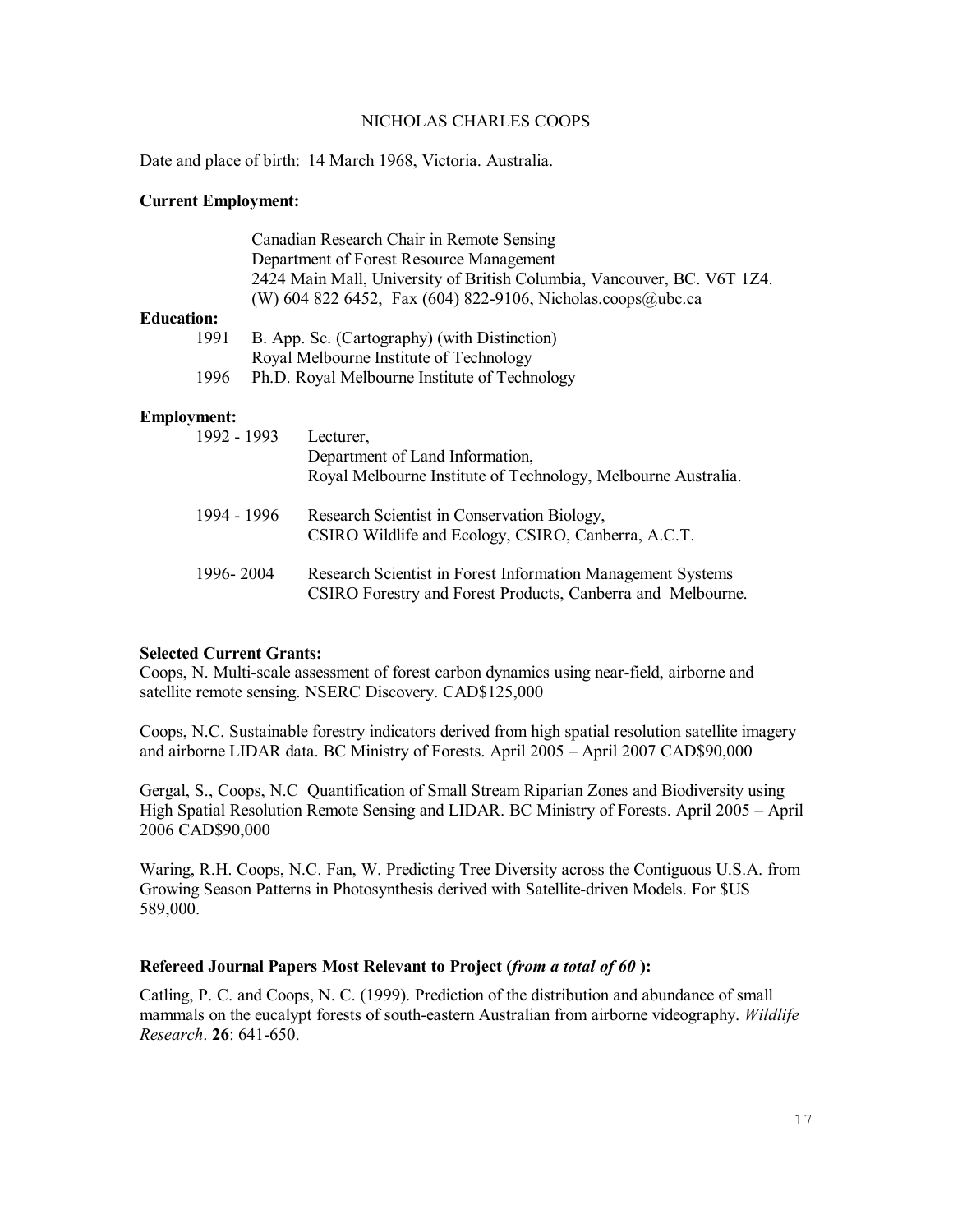Coops, N.C. (1999) Linking multi-resolution satellite-derived estimates of canopy photosynthetic capacity and meteorological data to assess forest productivity in a *Pinus radiata* (D. Don) stand. *Photogrammetric Engineering and Remote Sensing.* 65, 10: 1149-1156.

Coops, N.C. (2002) Eucalypt Forest Structure and Synthetic Aperture Radar Backscatter: A Theoretical Analysis. *Tree Structure and Function*. 16 (1): 28 46

Coops, N.C., Catling, P.C. (1997) Predicting the Complexity of Habitat in Forests from Airborne Videography for Wildlife Management. *Int. J. Remote Sensing.* 18:12 pp. 2677-2686.

Coops, N.C., Catling, P.C. (2000) Estimating Forest Habitat Complexity in relation to Time since Fire using Binomial Distributions. *Austral Ecology* 25, 344-351.

Coops, N.C. Catling, P.C. (2001) Prediction of Historical Forest Habitat Pattern using Gamma Distributions and Simple Boolean Logic from High Spatial Resolution Remote Sensing. *Computers and Geoscience* 27: 795-805.

Coops, N.C., Culvenor, D., Preston, R and Catling. P.C. (1998) Procedures for predicting habitat and structural attributes in eucalypt forests using high spatial resolution remotely sensed imagery. *Australian Forestry*. 61:4 pp. 244-252.

Coops, N.C., Culvenor, D (2000) Utilizing local variance of simulated high-spatial resolution imagery to predict spatial pattern of forest stands. *Remote Sensing of Environment*. 71(3): 248 260.

Coops, N.C., Goodwin, N., Stone, C. (2005) Predicting *Spherophsis sapinea* Damage on *Pinus radiata* stands using CASI-2 Derived Spectral Indices and Spectral Mixture Analysis. *Photogrammetric Engineering and Remote Sensing*. (in press)

Coops, N.C., Goodwin, N., Stone, C and Sims, N. (2005) Assessment of Forest Plantation Canopy Condition from High Spatial Resolution Digital Imagery. *Canadian Journal of Remote Sensing (in press*).

Coops, N.C., Waring, R.H. and Law, B. (2005) Predicting the Influence of Climate Variability on the Productivity and Distribution of Ponderosa Pine Ecosystems in the Pacific Northwest*. Ecological Modelling 183:107–124.*

Coops, N.C., Wulder, M., Culvenor, D.C., St-Onge, B. (2004) Comparison of forest attributes extracted from fine spatial resolution multispectral and lidar data. *Canadian Journal of Remote Sensing.* 30: 855-866.

Goodwin, N., Coops, N.C. Stone, C. (2005) Quantifying Forest Canopy Condition from Airborne Imagery using Spectral Mixture Analysis and Fractional Abundances*. International Journal of Applied Earth Observation and Geoinformation*. 7: 1128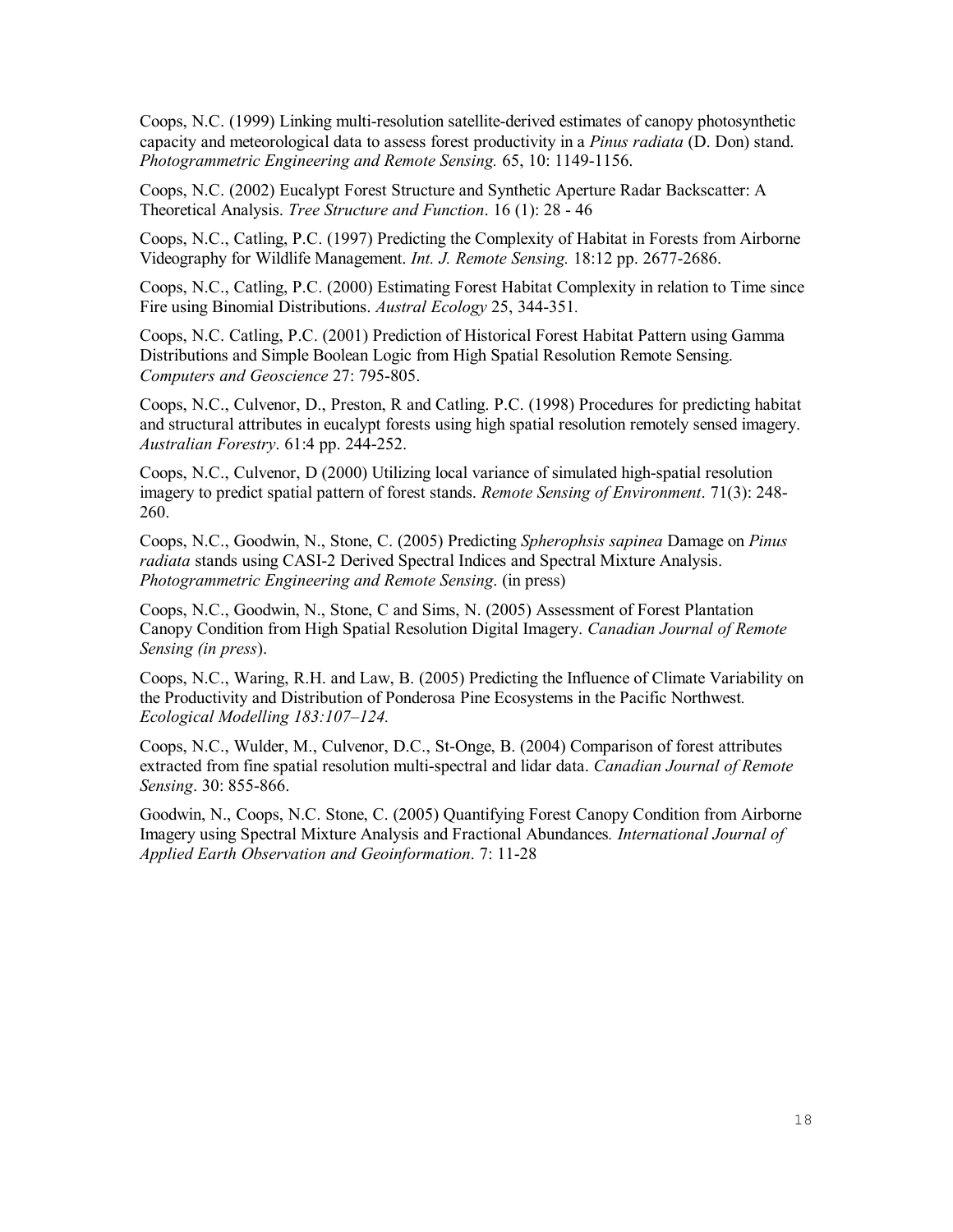# **Bruce C. Larson**

#### **Education**

Ph. D., College of Forest Resources, University of Washington, Seattle, Washington. 1982. Dissertation title, "Development and growth of even-aged and multi-aged mixed stands of Douglas-fir and grand fir on the east slope of the Washington Cascades."

M. F. S., School of Forestry and Environmental Studies, Yale University. 1978. Major emphasis in silviculture and forest genetics.

A. B., Harvard University. 1976. Major in biology. magna cum laude.

#### **Professional Career**

 $2002$  – present Professor FRBC Chair of Silviculture Forest Sciences Department Faculty of Forestry University of British Columbia

Previously have served on the faculties of Yale University (17 years) and University of Washington (2 years)

#### **Teaching:**

Have regularly taught graduate and undergraduate courses in silviculture, forest stand dynamics, and forest management over the last twenty years at Duke University, Yale University, University of Washington and, now, University of British Columbia. Many other more specific courses have been taught on a non-continuing basis.

Currently chair (or cochair) supervisory committee of 6 Ph.D. students and 1 MSc. student

#### **Books:**

- 1992 M. Kelty, B. C. Larson, and C. D. Oliver, editors, **The Ecology and Silviculture** of Mixed-Species Forests. Kluwer Publishers. 287 p.
- 1996 C. D. Oliver and B. C. Larson, **Forest Stand Dynamics (Updated Edition)**. Wiley, Inc. 488p.
- 1997 D. Smith, B. C. Larson, M. Kelty, and P. M. S. Ashton, **The Practice of Silviculture: Applied Forest Ecology**, (9<sup>th</sup> edition), Wiley, Inc. 550p.

1999 – K.A. Vogt, B.C. Larson, D.J. Vogt, J.C. Gordon and Anna Fanzeres, **Forest Certification: Roots, Issues, Challenges and Benefit**, CRC Press.

#### **Recent Published Papers:**

(under revision) - Astrup, Ramus and B.C. Larson, Variability of species-specific crown openness for mature boreal aspen and spruce, submitted to **Forest Ecology and Management**.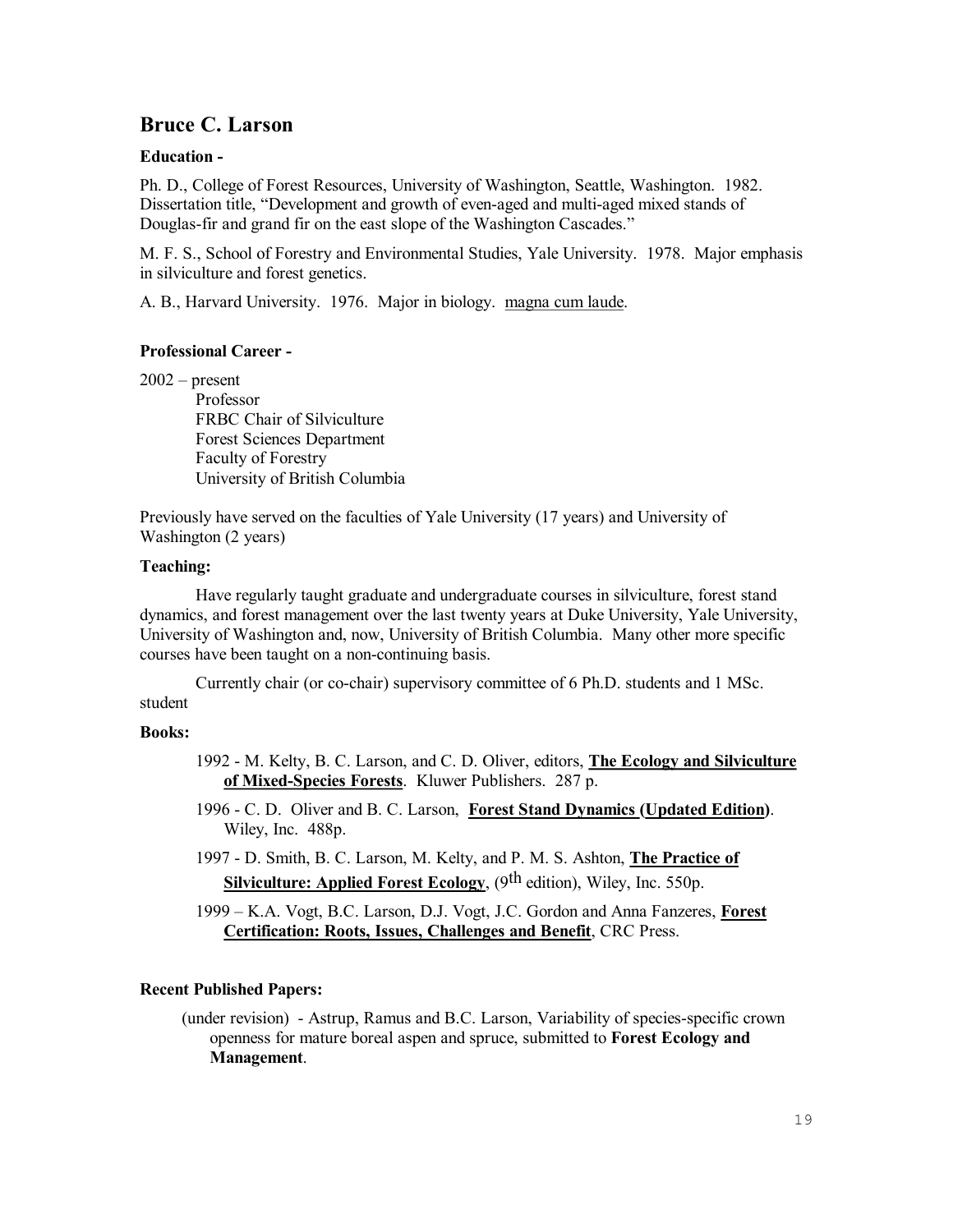- (under revision) Larson, B.C. , A. Tikina, and M.J. Ducey. Basic cluster sampling approach for forest certification field. Submitted to **Journal of Environmental Management.**
- (submitted) Ducey, M.J., J.H. Gove and B.C. Larson. Some properties of sizebiased distributions with application to subsampling for additive density measures, submitted to **Forest Science**
- 2003 Ducey, M.J.; , B.C Larson. Is there a correct stand density index? an alternative interpretation . **Western Journal of Applied Forestry**, 18:179184
- 2003 Larson, B.C. Managing using a multi-objective paradigm:carbon credits make it possible XII World Forestry Congress,Qubec City, Canada FAO  $0740 - B1$ .
- 2002 Vogt K.A., Asbjornsen H., Grove M., Maxwell K., Vogt D.J., Sigurdardottir R., Larson B.C., Schibli L. and Dove M. Linking social and natural science spatial scales. In: *Integrating Landscape Ecology into Natural Resource Management*. Jianguo Liu and W.M. Taylor eds. Published by Cambridge University Press.
- 2000 M. Ricker, C. Siebe, S. Sanchez, K. Shimada, B. C. Larson, M. Martinez-Ramos, and F. Florencia Montagnini, Optimizing seedling management: *Pouteria sapota*, *Diospyros digna*, and *Celdrela odeorata* in a Mexican rainforest. **Forest Ecology and Management** 139:63-77.
- 1999 M.J. Ducey, M.S. Ashton and B.C. Larson, Site classification and the management of landscape pattern in agroforestry systems. In: *The Silvicultural Basis for Agroforestry Systems*. M.S. Ashton and F. Montagnini eds. Published by CRC Press.
- 1999 M. J. Ducey and B. C. Larson, Accounting for bias and uncertainty in nonlinear stand density indices. **Forest Science** 45:452-457.
- 1999 M. J. Ducey and B. C. Larson, A fuzzy set approach to the problem of sustainability. **Forest Ecology and Management** 115: 29-40.
- 1999 K. A. Vogt, D. J. Vogt, P. Boon, A. Franzeres, P. Wargo, P. A. Palmiotto, B. C. Larson, J. L. O'Hara, T. Patel-Weynand, E. Cuadrado, and J. Berry, A non-value based framework for assessing ecosystem integrity. In: Proceedings of Symposium on Pacific Northwest Forest and Rangeland Soil Organisms. Published by USDA in PNW-GTR-461, pp. 3-20.
- 1999 M. J. Ducey and B. C. Larson, Rapid assessment of risk using stand density indices. **Western Journal of Applied Forestry** 14:149-152.
- 1998 Bruce C. Larson, W. K. Moser, and V. K. Mishra, Some relationships between silvicultural treatments and symmetry of stem growth in a red pine stand. **Northern Journal of Applied Forestry** 15:90-93.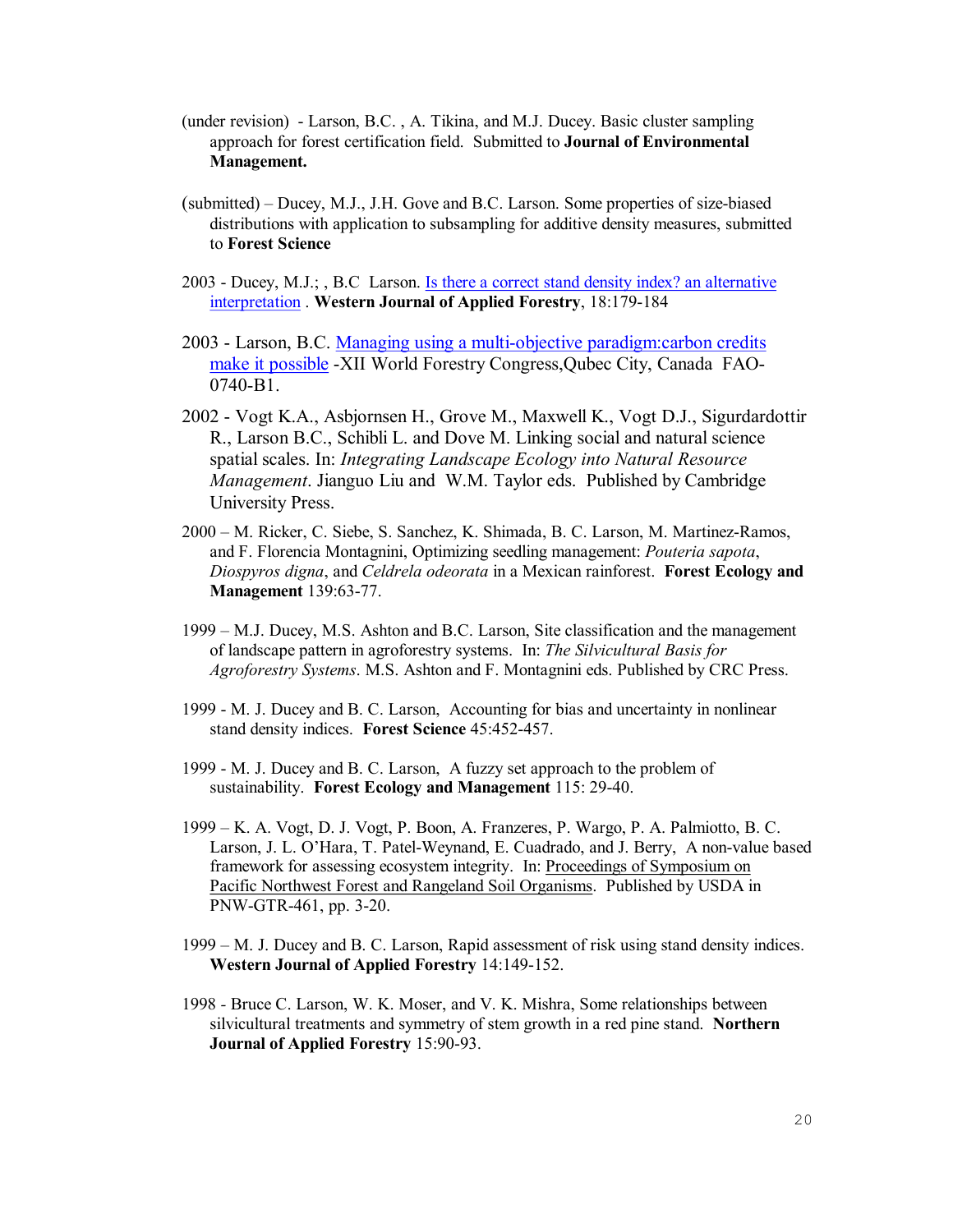# **Forest Science Program 2006/07 Full Proposal Submission**

# **Partner Confirmation Form**

# **Project Information**

Project No: Y071254 Title of Project: Effect of site type on competitive interactions among trees in complex structured mixed species sub-boreal forests. Proponent: Bulkley Valley Centre for Natural Resources Research and Management

## **Partner Information**

Partner Organization: Ministry of Forests and Range Partner Contact Name and Title: Dave Coates, Research Silviculturist Partner Phone: 250 847 6386 Partner Email: Dave.Coates@gov.bc.ca Partner Address: 3333 Tatlow Road, Smithers BC V0J 2N0

#### **In-kind support**

| <b>Estimated Amount   Details</b> |                                                                 |
|-----------------------------------|-----------------------------------------------------------------|
| \$8,000                           | Salary: Dave Coates. 2 weeks for advice and selection of sample |
|                                   | stands                                                          |

## **Cash Contributions**

| Amount | Details (please indicate if funds are from another source i.e., NSERC) |
|--------|------------------------------------------------------------------------|
| nil    |                                                                        |

Partner Signature:

Dave Wilford, Ph.D. RPF, PGeo Head, Forests Sciences

Date: December 12, 2005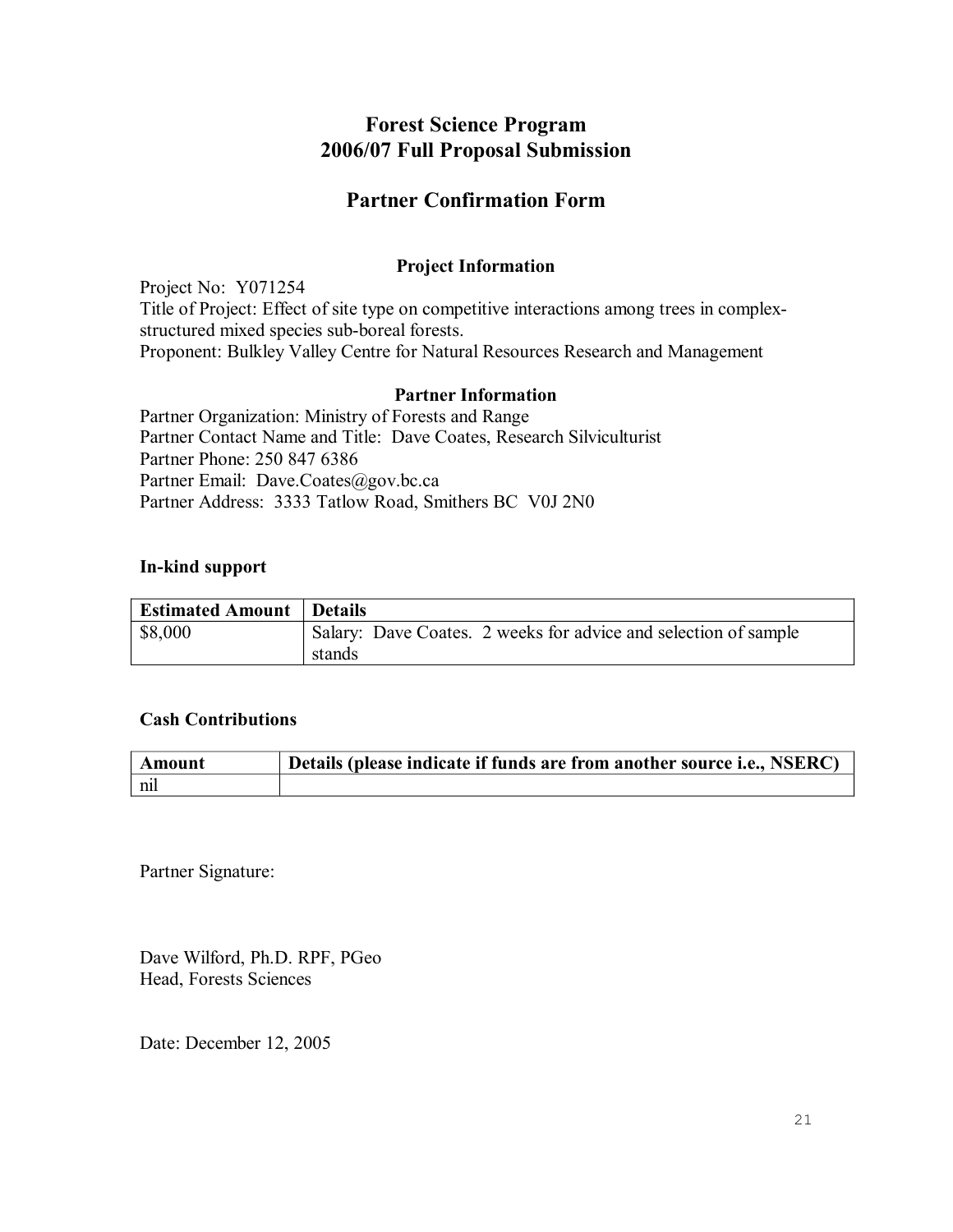# **Forest Science Program 2006/07 Full Proposal Submission**

# **Partner Confirmation Form**

## **Project Information**

Project No: Y071254 Title of Project: Effect of site type on competitive interactions among trees in complex structured mixed species sub-boreal forests. Proponent: Bulkley Valley Centre for Natural Resources Research and Management

#### **Partner Information**

Partner Organization: Institute of Ecosystem Studies Partner Contact Name and Title: Charles D. Canham Partner Phone: 845 677-5343 Partner Email: ccanham@ecostudies.org Partner Address: Box AB, Millbrook, NY. 12545

## **In-kind support**

| <b>Estimated Amount</b> | <b>Details</b>                                              |
|-------------------------|-------------------------------------------------------------|
| \$5,000                 | Charles Canham.<br>1 week for statistical advice<br>Salary: |

## **Cash Contributions**

| Amount  | Details (please indicate if funds are from another source i.e., NSERC) |
|---------|------------------------------------------------------------------------|
| $n_{1}$ |                                                                        |

Partner Signature:

Dr. Charles Canham Senior Scientist

Date: December 13, 2005